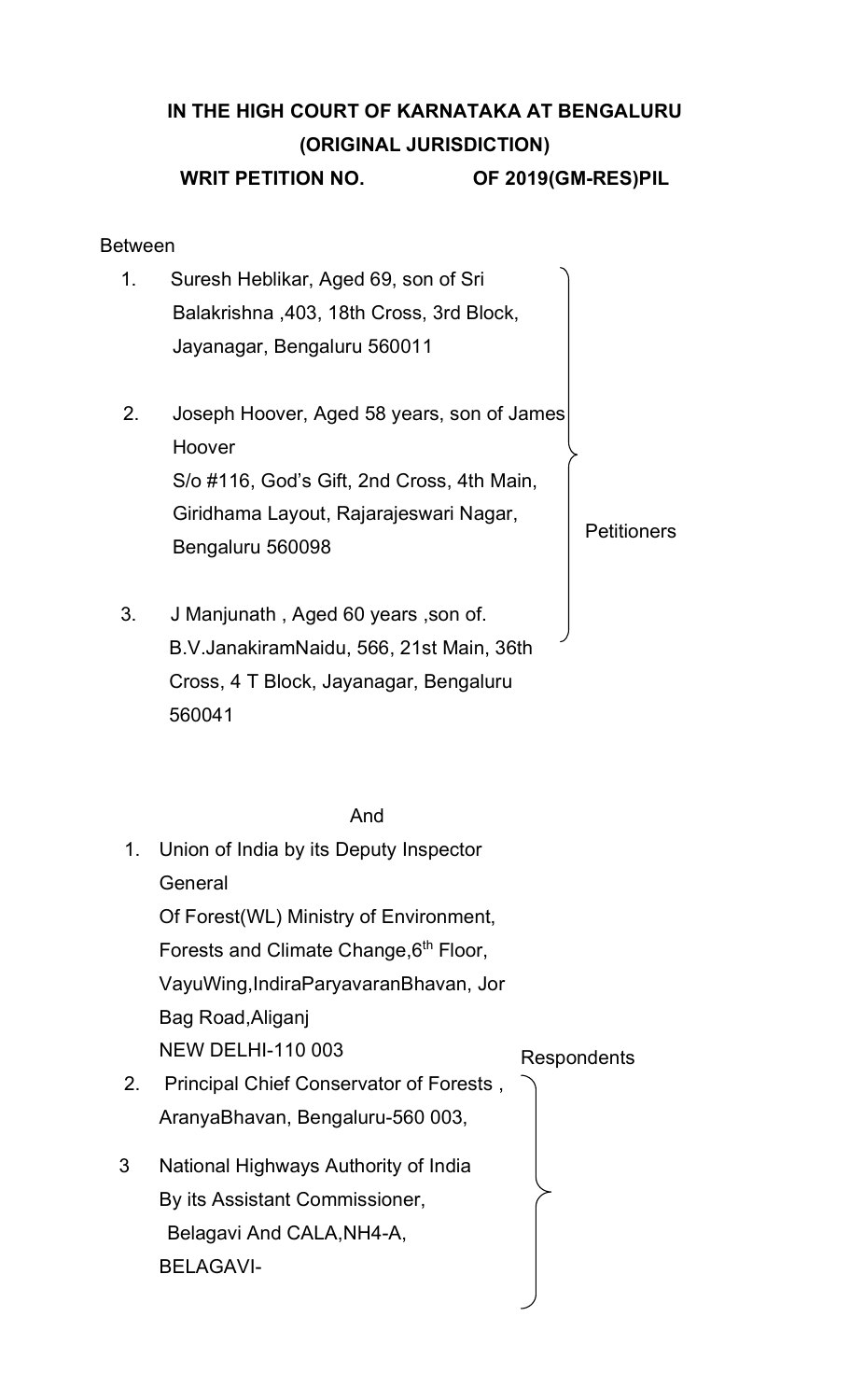## **MEMORANDUM OF WRIT PETITION UNDER ARTICLES 226 AND 227 OF THE CONSTITUTION OF INDIA**

The Petitioners in the above matter seeks leave of this Hon'ble Court to file the Petition as Public Interest Litigation. The Petitioners have no personal or vested interest in the matter.

1. **Petitioner No.1**, Mr. Suresh Heblikar, aged 69 Years, belongs to Dharwad, a place known for arts, culture, poets and writers. He has nearly twenty years of experience in Films and Environment. He is also a powerful environmental voice in regional T.V channels representing environmental issues. He is a recipient of several awards like the Rajiv Gandhi Environment Award, Citizen Extraordinaire Award, United Nations – OSIRIS F.A.O Award to name a few from Govt of Karnataka, Rotary International and 19th Agro film festival 2002, Nitra, Slovakia.

**Petitioner No. 2**, Mr. Joseph Hoover, aged 58 years is an independent who had formerly worked in Indian Express, Deccan Herald and Times of India for 24 Years and have been involved in wildlife conservation for over three decades. He is a former member of the Karnataka Wildlife Advisory Board. He has been successful in engaging international cricketers in wildlife conservation, including Sachin Tendulkar, Anil Kumble, RahulDravid amongst many other icons. Instrumental in organising the Wildlife Service Award under the Crickerters for Wildlife Conservation banner.

Petitioner No. 3, Mr. ManjunathJ, aged 60 years belong to an agricultural family of Kollegal town in Chamarajanagar District. He is the secretary of an NGO Wilderness Club, a registered society under the registrar of societies, Bengaluru. He had been officially monitoring Wildlife Offences in Chamarajanagar and Mysore District and attending court cases on behalf of the Chief Wildlife Warden as per letter dated 12-1-2004 for 8 years under the Chairmanship of two Chief Wildlife Wardens, Karnataka. He has over 30 years of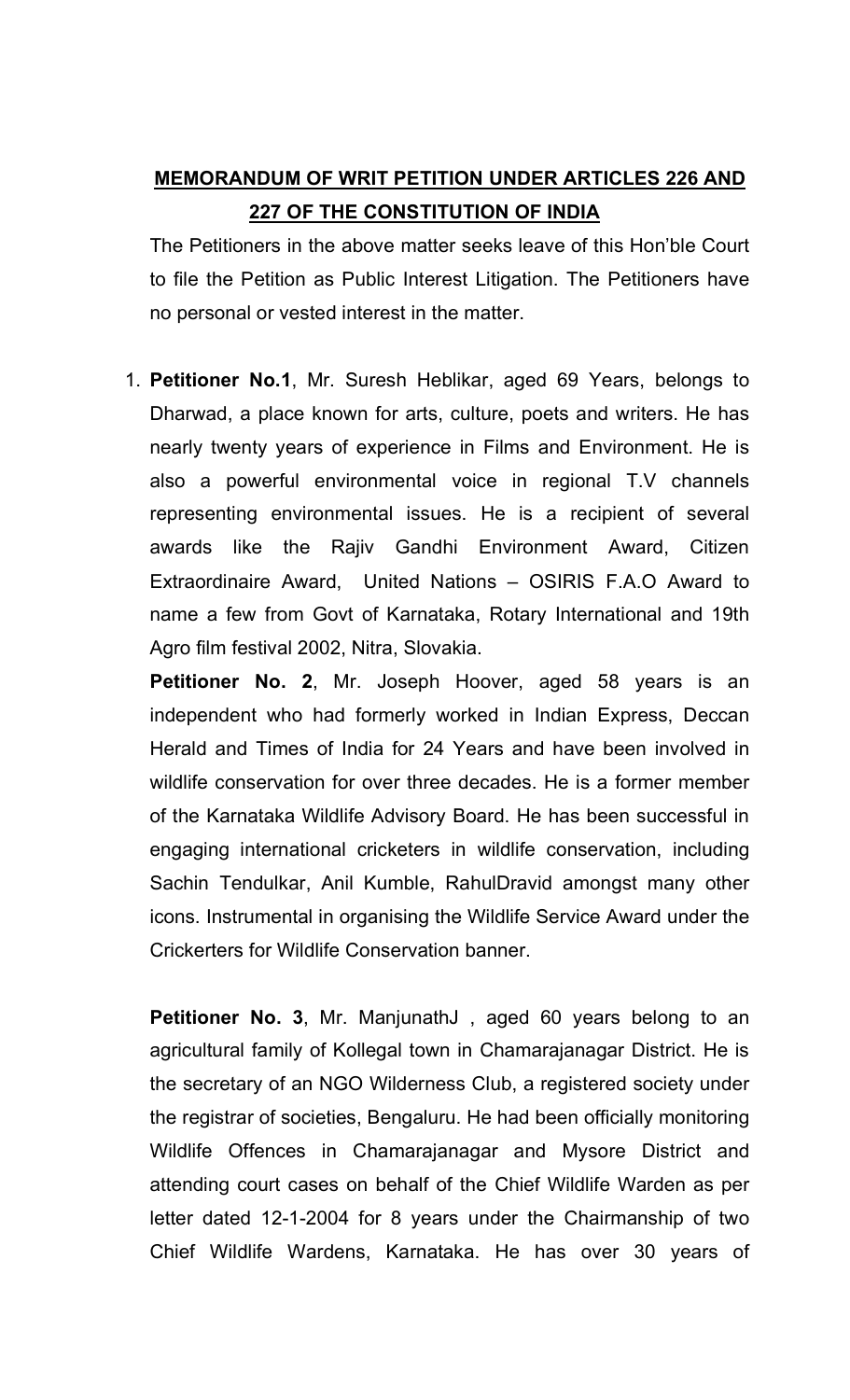experience in Elephant corridor restoration and conducting several legal workshops for department of Forest all over and Tamil Nadu.

- 2. It is submitted that there was a report on 22,000 trees being felled for the widening of NH4A in Deccan Herald as of  $30<sup>th</sup>$  Oct 2018. The report highlighted that trees were felled in Khanapura-Londa as DilipBuildconLtd, a Madhya Pradesh-based company has decided to start the work on road widening. This news report alerted concerned citizens of Belgaum and they conducted field visit to ascertain the facts on field. It was seen that modern machinery were used to bring down huge girth sized trees in these sections at a very fast rate.
- 3. There were multiple field visits by concerned citizens to the entire stretch of NH4-A in Nov 2018 and Dec 2018 after local citizens alerted us. The local groups at Belgaum were in the meantime collating more information related to the tree felling.
- 4. The newspaper reports claimed that an overall 22,000 trees were planned to be felled in this stretch. However, when we visited the area, we saw many low girth sized trees being felled without any marking on it. It is also brought to your notice that as many as 1 Lakh trees of varying girth size will eventually be felled considering the very dense forests that belongs to Eco Class I. During our field visit we have seen many trees that were cleared and felled without any accountability. Many of the tree species felled are species that do not perform well in disturbed areas and is impossible to raise with human intervention. When compensatory afforestation is being planned, the rich species diversity that was lost due to this felling is never considered. Compensatory afforestation is implemented by monoculture of timber species in place of the diverse naturally regenerated rich tropical wet evergreen forests!
- 5. As on 14<sup>th</sup> Jan 2019/16<sup>th</sup> Jan 2019, several petitions were submitted to Sri. SANDEEP DAVE, IAS ,Additional Chief Secretary to Government ,Forest, Ecology and Environment Department, Karnataka Govt Secretariat, Bengaluru, Karnataka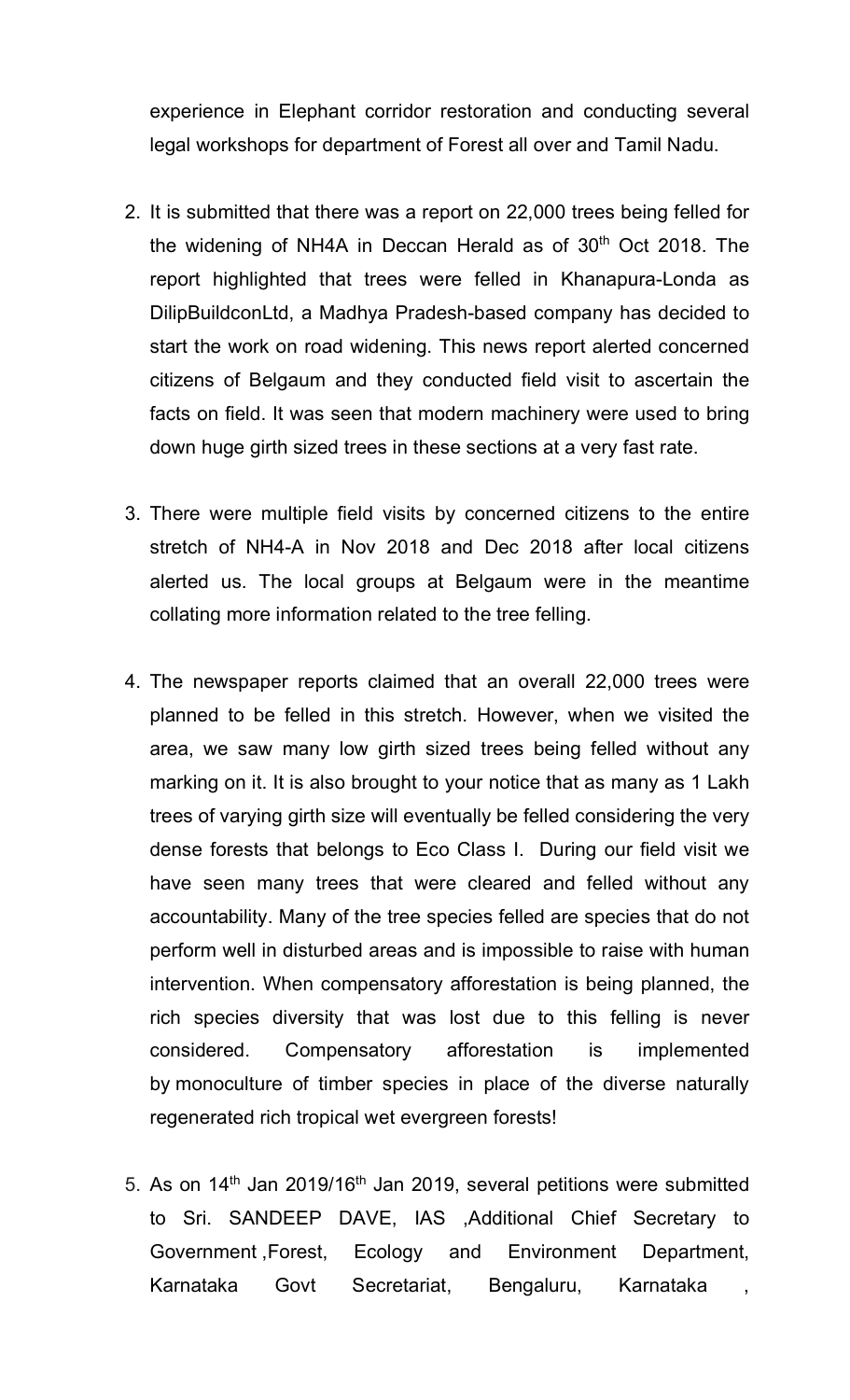ShriVijayakumarGogi, IFS, Principal Secretary to Govt (Forest), Forest, Ecology and Environment Department, Karnataka Govt Secretariat, Bengaluru, Karnataka and Regional Director, Ministry of Environment, Forests and Climate Change, KendriyaSadan, IVth floor, E&F Wings, 17th Main Road, IInd Block, Koramangala, Bengaluru by various individuals and civil society groups to stop any large scale felling of trees on an immediate basis. The copies of the same are produced herewith as Annexure A, A1 to A5. This representation was given in view of the recent Public Notification issued by the 3<sup>rd</sup> Respondent for Land Acquisition from private land owners in and around various villages of Belgavai and surrounding places vide Notification No. LAQ/NH4-A/CR-1675 dated 13-11-2018 the copy of which is produced herewith as Annexure 'B'.

- 6. It is submitted that conserving the natural heritage of the country can be only achieved by preserving the remaining natural forests with the vast variety of flora and fauna, which represent the remarkable biological diversity and genetic resources of the country" and "Checking soil erosion and denudation in the catchment areas of rivers, lakes, reservoirs in the "interest of soil and water conservation, for mitigating floods and droughts and for the retardation of siltation of reservoirs." An ecosystem that is highly stable over a period of several centuries may be highly fragile in a short-term perspective. Even if there are several proposed meanings of stability and fragility in an ecosystem, they basically relate to the relative changes in species abundances and in species composition. Ecosystem fragility relates to the degree of change in species. In view of the environmental sensitivity and ecological significance of the Western Ghats region and the complex interstate nature of its geography, as well as possible impacts of climate change on this region, it has become inevitable to conserve effectively the ecological fragile lands, minimizing the reduction or degradation of these ecosystems and biological diversity therein, which evolved through years.
- 7. Western Ghats stretch in Karnataka is home to one of the last remaining tropical wet evergreen forests. Western Ghats is a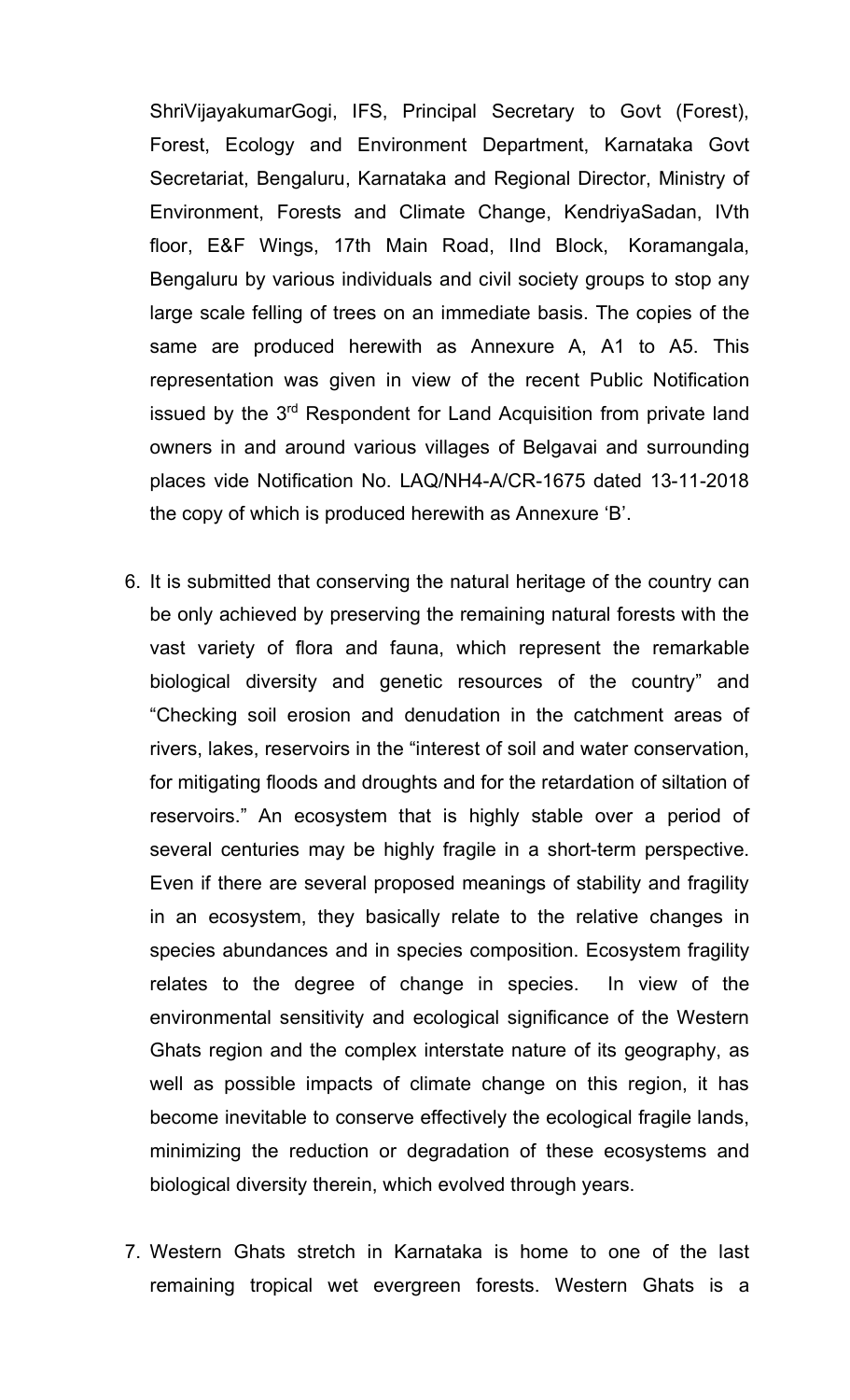biodiversity hotspot and is a declared world heritage site by UNESCO. The flora in Very dense forest of Eco Class I belong to the rare, endangered and threatened species that are difficult to be raised and planted. Also, CAMPA does not consider any diversity conservation of tree species that are lost due to felling. It is done with timber species as a goal and is eventually executed as a monoculture of timber species elsewhere. Thus, the ecological services lost due to such large-scale felling of diverse very dense forest is never compensated for by the user agency nor by the Forest department. Most of these species of trees support the food security of large biodiversity including elephants; which the monocultured species fail to address thus increasing human elephant conflicts in the nearby farmlands. Elephants and other ungulates are forced to come out in search of food and water when the forests are depleted of its' original tree cover and diversity.Four Kali Hydel projects there have been similar forest diversions that have resulted in loss of more than 50,000 HA of forests. This has already impacted the ecology of Uttara Kannada and Belagavi in Western Ghats, affecting the rain cycle and subsistence of local communities. A study done by IISc has been reported in Deccan Herald newspaper on 31<sup>st</sup> Dec 2018 as per Annexure 'C' which has revealed that there has been a decline in evergreen forest cover from 61.8% in 1973 to 37.5% in 2016. During the same time, the dry deciduous forest reduced from 7.82% to 2.24% in the catchment areas.

8. It is humbly submitted that as per the letter dated 21-11-2012 by Chief Conservator of Forests, the diversion is for 93.568 Ha of forest land from 0.00 Km to 84.12 Km in Belgaum and Haliyal forest divisions. Out of the 93.568 Ha , 53.744 Ha is proposed to be diverted in Belgaum Division and 39.824 Ha is diverted in Haliyal division. It is submitted that this report mentions about an important elephant corridor where the proposed road passes between Wildlife Sanctuary and forests of Khanapur and Jamboti. This report in point number 7 mentions that " *keeping in view the sensitivity of the proposed forest area, consent of the Chief Wildlife Warden and Principle Chief Conservator of Forests (Wildlife) and National Board*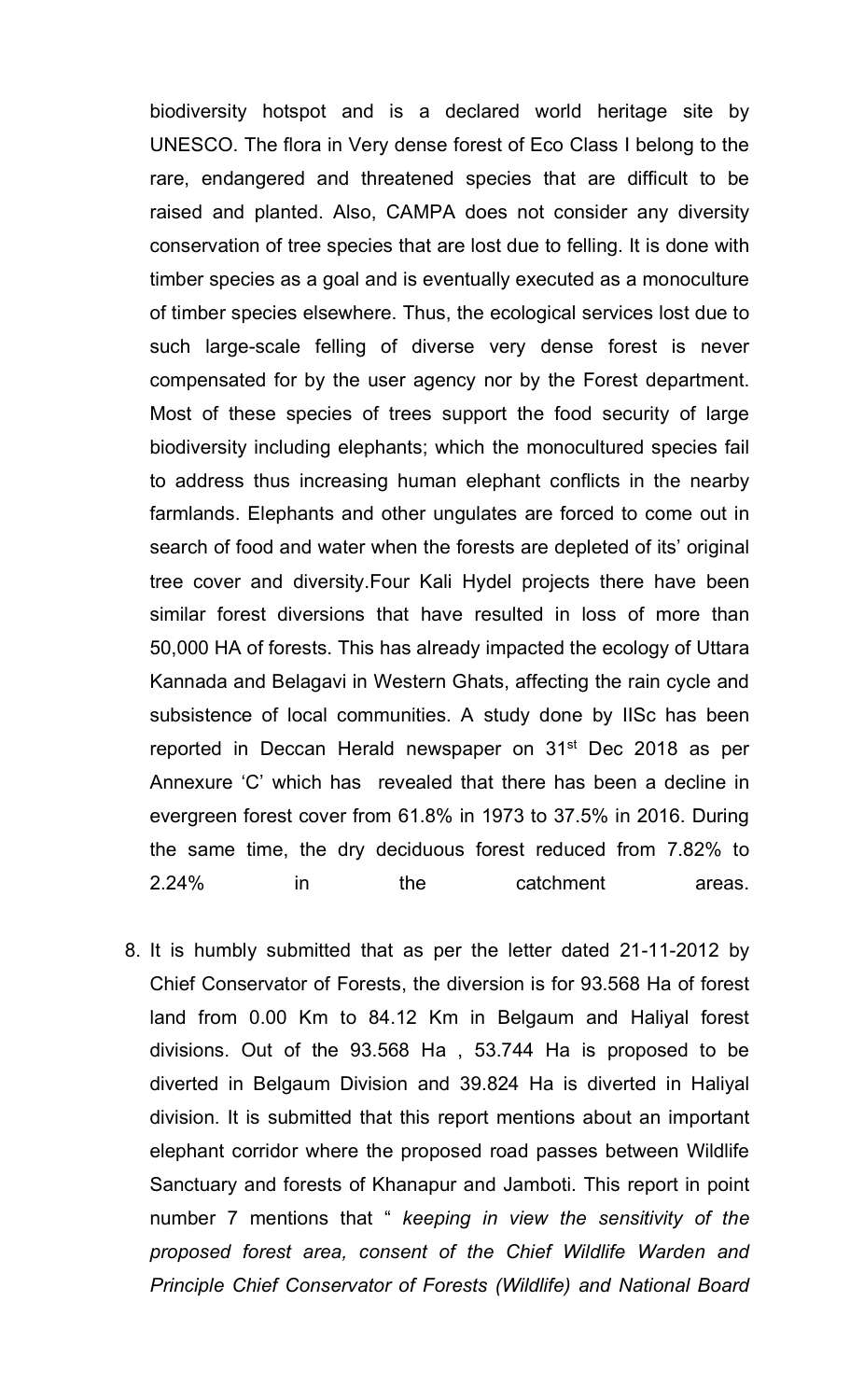*of Widlife to be obtained for implementing the road widening for NH4A*". The Karnataka Forest Department has not been able to produce the consent letter of Chief Wildlife Warden and National Board of Wildlife. It is thus submitted that the entire tree felling done in the stretch of NH4A is hence illegal without the consent of Chief Wildlife Warden, PCCF and NBWL. The letter No A5(3) GFL-CR-104/2011-12 dated 21-11-2012 is hereby submitted as Annexure 'D'.

- 9. It is submitted that while NH4A is from Belgaum to Goa, there is no approval for road widening that passes through Mollem Wildlife Sanctuary and Mahaveer National Park in Goa State. As per the decision taken by the Standing Committee of the NBWL in its 28th Meeting held on 20th March 2013, the approval of the National Tiger Conservation Authority (in case of Tiger Reserves) and concerned State Boards for Wildlife in case of non-Tiger Reserve for other PAs., must be obtained. The recommendations of the sub-committee is herewith produced as Annexure 'E'. Tree cutting in Karnataka prior to procuring approval for widening in Goa inside two Protected Areas is a hurried effort to conceal the illegality behind the act in Karnataka.
- 10. It is pertinent to note that after the tree felling inside some of the critically eco fragile zones, NHAI has called for private land acquisition notification in Deccan Herald as on 3<sup>rd</sup> Jan 2019. This also proves that there is a hurried effort to clear every single tree inside the forest land without even ensuring that the land acquisition process for the entire length of NH4A is completely by involving all stakeholders.
- 11. The total number of trees cleared is also estimated at a much lower number than the felling executed on the field for the distance mentioned. With the highly efficient machinery available for cutting trees, several thousands are felled without much monitoring on site by department of forests. The WRI satellite image maps clearly states that "Most of the landslides in the Kodagu region happened due to slope failure along the roads as observed in the following WRI India generated maps of the landslide-affected areas.". In the above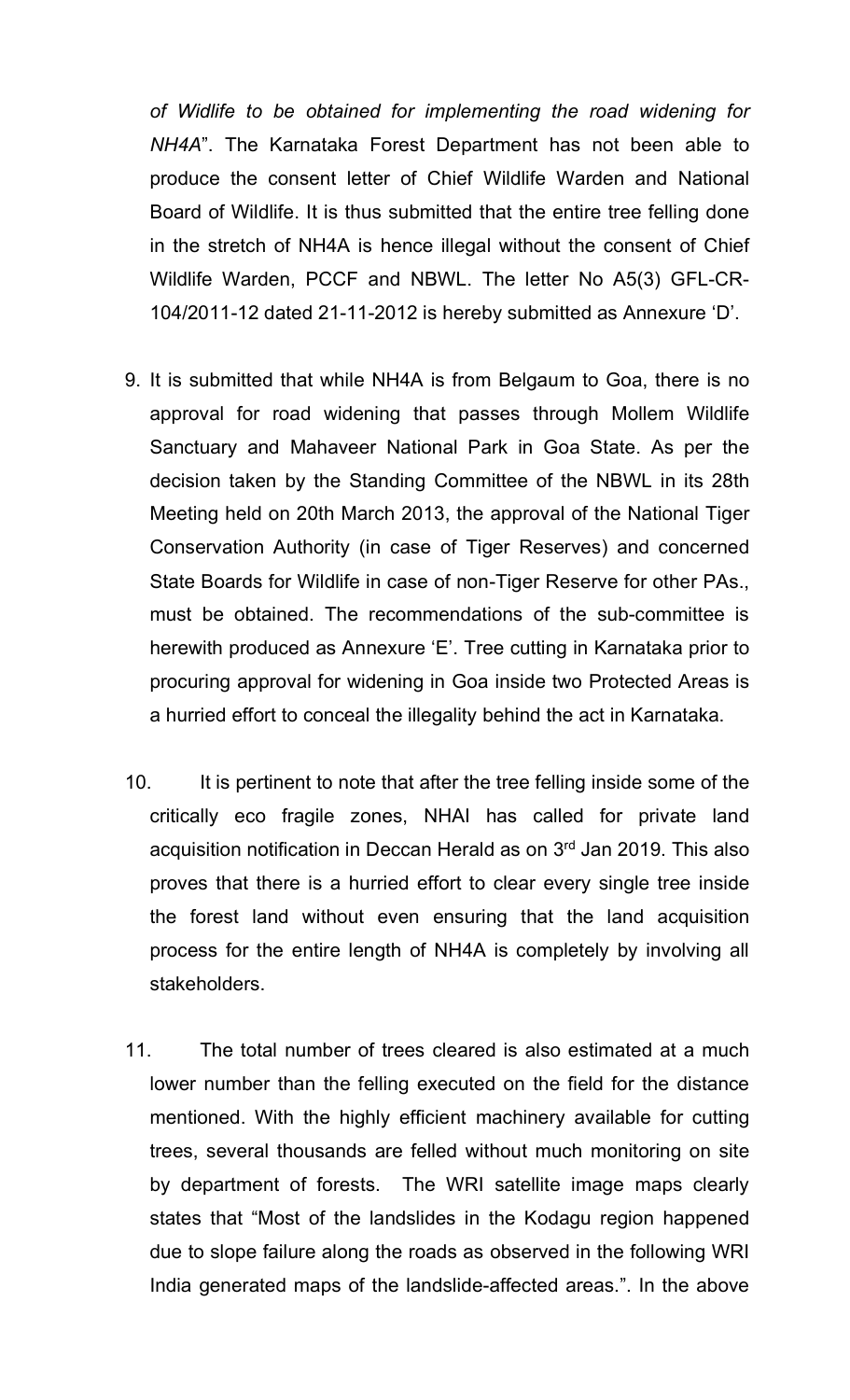scenario of unpredictable heavy rains in the region and loss of green cover causing deleterious impacts on the slope stability, it is brought to your notice that the unscientific tree felling of such large scale would mean risking the lives of the local villages to the wrath and impact of large-scale landslide and devastation in the name of connecting urban cities across two states. Road widening in such hilly and steep terrain has proven to cause landslides during heavy monsoon similar to the landslides in Kodagu and Wayanad in Aug 2018. Taking from example of steep slopes on the Western Ghats where slope stability is primarily taken care by the deep root structures of the large trees with buttress roots. It is a proven scientific fact that these older than 100 years grandmother trees in the Western Ghats eco system not just prevent large scale landslides but also provide ecosystem services of water harvesting, diversion and management with leaf litter falling on the soil surface every year. This leaf litter acts as a primary sponge to regulate the flow of excess water that falls during monsoons. Every inch of leaf litter lost would reduce the water holding capacity of the landscape thus reducing the capacity of the first order streams in these landscapes to flow during periods of no rain. Large-scale tree felling in such eco fragile landscape will mean we are putting the entire population of humans and other species at severe risk during the next heavy rain.

12. It is submitted that the area around this region where the trees are being cut down is very important and vital as it brings very heavy rains for Belgaum, Uttar Kannada and Dharwad. Rivers such as Kali, Mahadayi, and Malaprabha originate in this region and is primary to the existence of millions of farmers who are farming for subsistence in this region. It is submitted that many of these regions are already undergoing severe farming crisis with the burden of farm debts. Any change in the water availability from these rivers due to human interference could mean such large-scale developmental projects are depriving the very existence of thousands of farmers dependent on these rivers and landscape for their daily subsistence.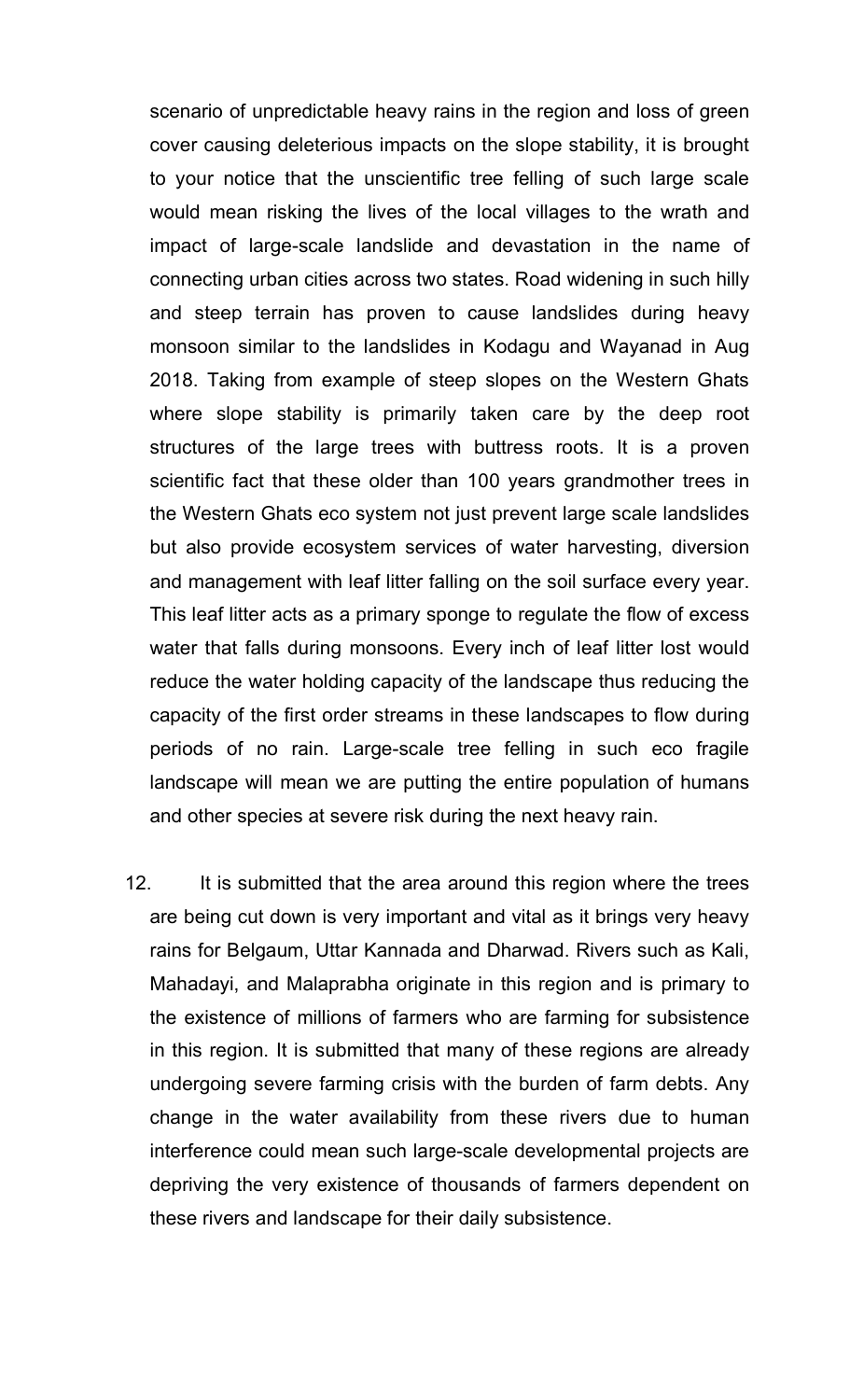- 13. It is submitted that the recent floods and landslides of Aug 2018 in Kodagu has brought out the critical question of hill slope management while implementing developmental projects. There were two scientific reports supported with detailed satellite images that proved how roads are the primary cause of triggering landslides. The World Research Institute's satellite images of the recent Kodagu landslide and how roads have triggered these landslides as there were overall 765 landslides in Kodagu and Kerala during Aug 2018 as per Annexure 'F'.
- 14. It is hereby submitted that the "Inspection Note of Sri P Sridhar, IFS, Additional Principal Chief Conservator of Forests as of 10<sup>th</sup> Jul 2012 clearly states the critical nature of this landscape from the floral and faunal perspective. The report dated  $10<sup>th</sup>$  July 2012 mentions about the stretch beyond Anmod is of thick evergreen forest where ideal no road expansion should be permitted in such pristine ecosystem. It also highlights how any additional area diversion in the steeper gradient could have serious ecological ramifications. The Inspection report dated  $10<sup>th</sup>$  Jul 2012 is produced herewith as Annexure 'G'.
- 15. The stretch from 15.75 kms to 29.01 kms is proposed as a 45m wide 4 lane road and from 36.933 kms to 60.710 kms as a 26m wide 2 lane road. Nearly 14 kms of this road passes through thick forest, which is home to elephants, tigers, leopards, black panthers and king cobras. Many sections of this road are critical wildlife corridors and are declared as Dandeli elephant reserve in the Govt. of Karnataka notification vide letter no. F.No.7-2/2012-PE dated 27-03-2015. The proposed road passes through a critical elephant corridor between Dandeli Wildlife Sanctuary and forests of Khanapur and Jamboti. This Elephant Reserve has been declared with its' buffer zones clearly mentioned. Kanhapur, Belgaum, Haliyal are divisions that are part of the buffer zone of elephant reserve as per this notification. As per F. No. 6-10/2011 WL dated December 2012, obtaining recommendations of the Standing Committee of NBWL under the Wild Life (protection) Act 1972 with respect to the areas, for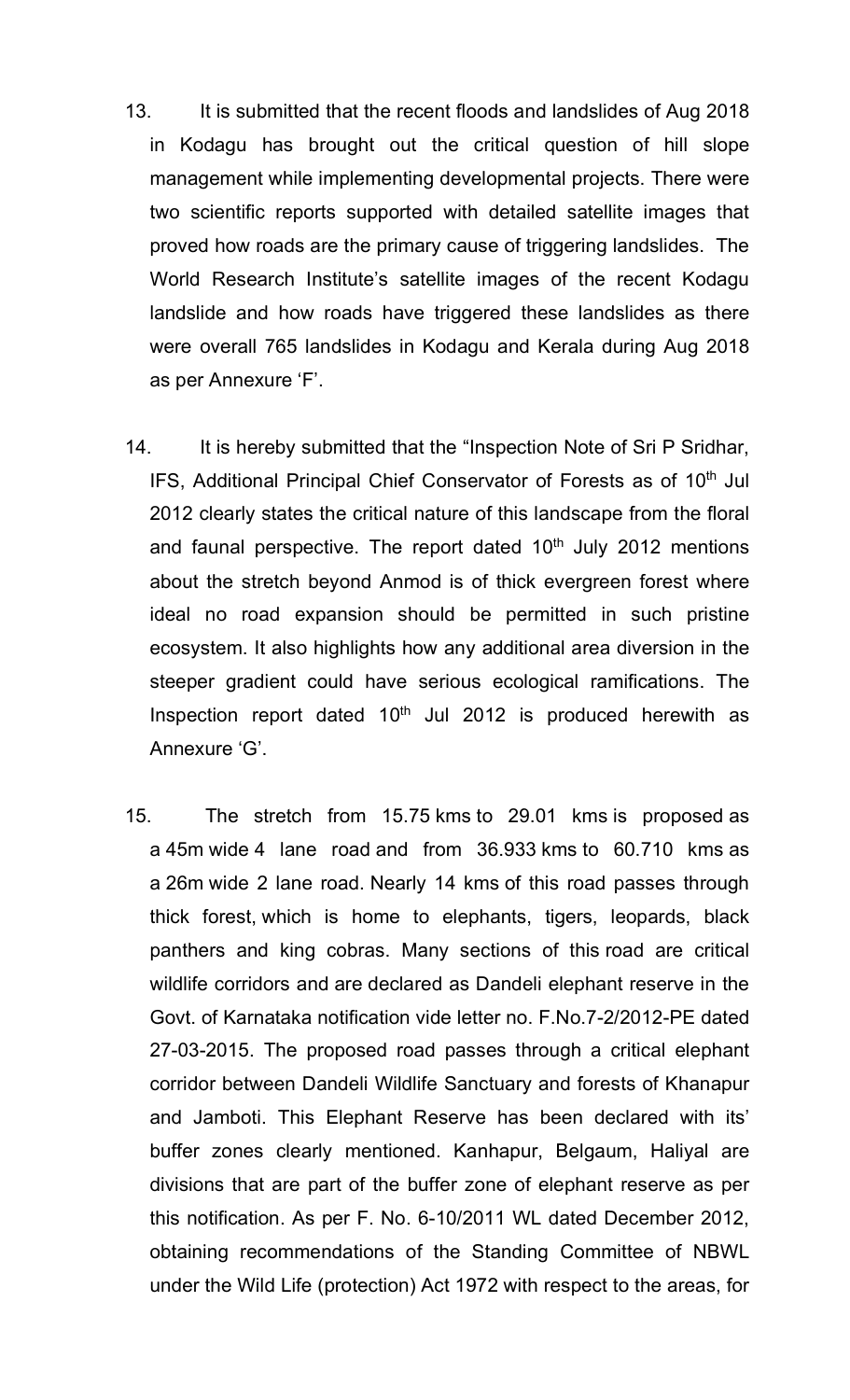which this process is mandatory under the law, and also in compliance to relevant Hon'ble Supreme Court orders. The copy of the notification is produced herewith as Annexure 'H'.

- 16. It is also submitted that there are critical elephant corridors in this section that are the primary gateway of gene pool exchange for elephants in the Dandeli Wildlife Sanctuary. Disrupting elephant corridors have proven fatal in the past where it primarily triggers increased human-elephant conflicts in the region due to severe stress the pachyderms have to undergo for traversing through the disintegrated ancient routes. Any highspeed highway or railway lines have proven detrimental to the elephant population. It is impossible for large elephant herds to cross the wide roads with calves. Often, the calves get stuck in the divider and is exposed to speeding vehicles. Any 4 lane highway is built for vehicles speeding at 100 Km/ Hour. Elephants and other species like ungulates, reptiles will not be able to gauge the speed of the vehicle approaching to cross the wide road. These species will have to wait for hours before crossing the road and reaching out to areas with water availability. It is also in the interest of nearby farmers that projects with such deleterious impacts are avoided.
- 17. It is pertinent to note that wildlife all over the country where there has been large scale linear intrusion are facing severe threat due to speeding vehicles. Bandipur is an example where the night traffic through a National Highway has been banned by the Supreme Court considering the impact on wildlife. It is submitted that the Ministry of Environment and Forests have also issued Notification dated 4th October 2012 as per Annexure 'J' as a Protected area.*In WP No 17498/2009 before this Hon'ble Court has espoused several important aspects pertaining to wildlife in the area in question and the need to preserve and protect the same from being indiscriminately exposed to risks of road traffic accidents from the heavy flow of traffic flowing through the national highways cutting across the Bandipur National Park and Tiger reserve. This area is also part of the Mysore Elephant Reserve as declared by the Ministry of Environment and*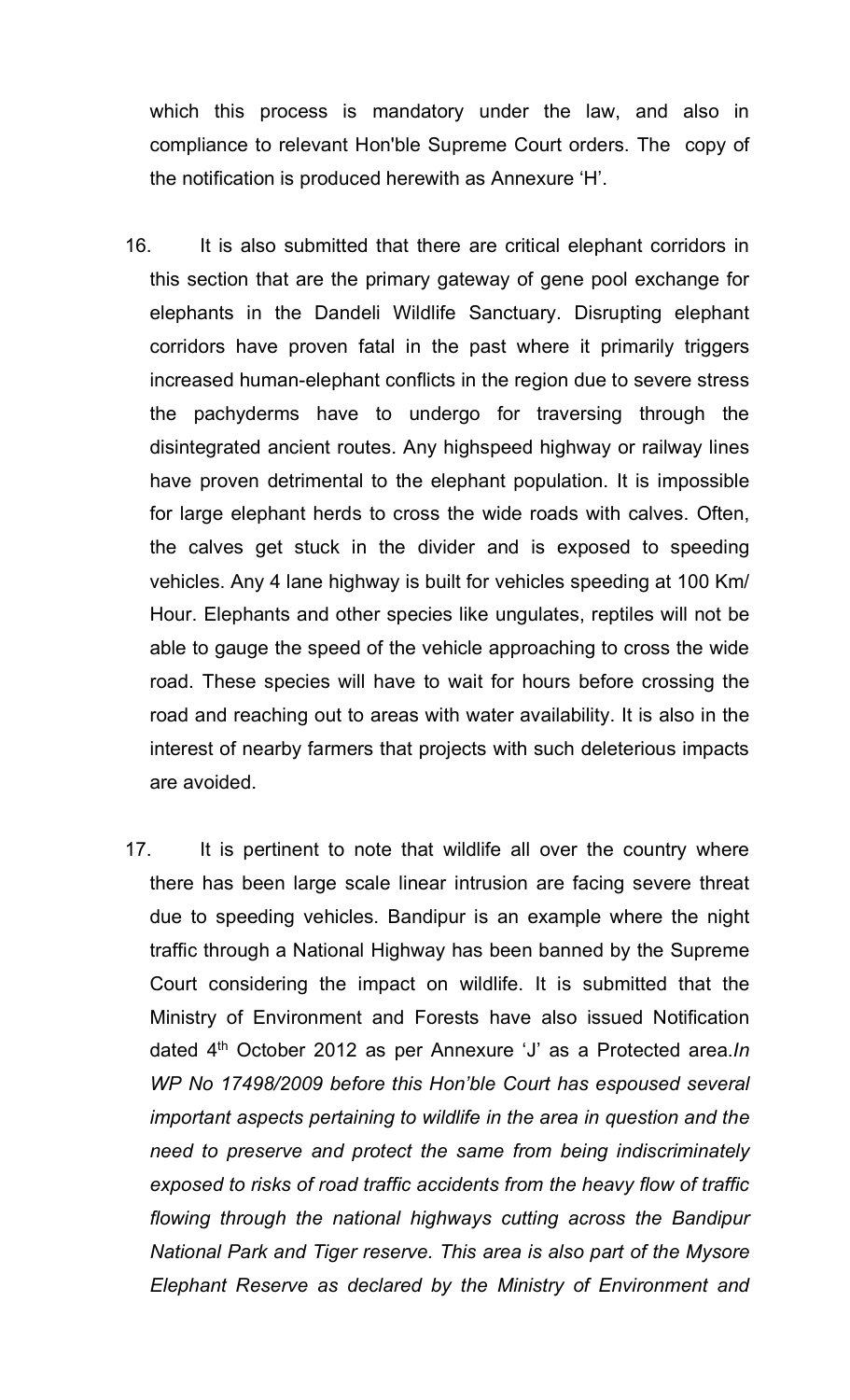*Forests , Government of India, giving utmost importance to elephant conservation.*

- 18. Night traffic restraints are there on all roads within Nagarhole National Park vide order dated 11-07-2008. It is submitted that a decision was taken by the monitoring committee that a 14 Kilometer diversion shall be taken up to completely avoid the usage of 10 Km of the existing Mysore-Manantavadi road passing through the Nagarhole National Park to ensure greater protection of wildlife of the region. The Hyderabad-Srisailam road passing through the NagarjunaSagar- Srisailam Tiger Reserve is also closed from 9 PM to 6 AM.
- 19. It is pertinent to note that critical wildlife corridors are the primary reason for imposing restrictions on traffic through National Highways.

*In WP No 17498/2009, the judgment order quotes "Apart from the*  fact that some of the animals are getting killed, there has been a *change in their behaviour particularly in the case of elephants which venture to go into the neighbouring farmers' lands and villages leading to man animal conflict such as damage to the crop and other properties and human lives. The need for maintaining a peaceful atmosphere during night hours so as to enable the nocturnal animals to have peaceful passage through forest area has made authorities to take steps to restrict the night traffic from 9PM to 6AM."*

20. It is submitted that roads have also known to trigger severe man animal conflicts in the landscape when elephant herds have to wait for long hours to cross certain sections of the highway with their young calves. While Karnataka forest department is spending crores of money to mitigate human-elephant conflicts from the state exchequer, it is shocking to note that the department is considering to further fragment the landscape by approving large scale linear intrusion initiatives that create further conflicts. All these in spite of clear directions by the High Court of Karnataka for protection and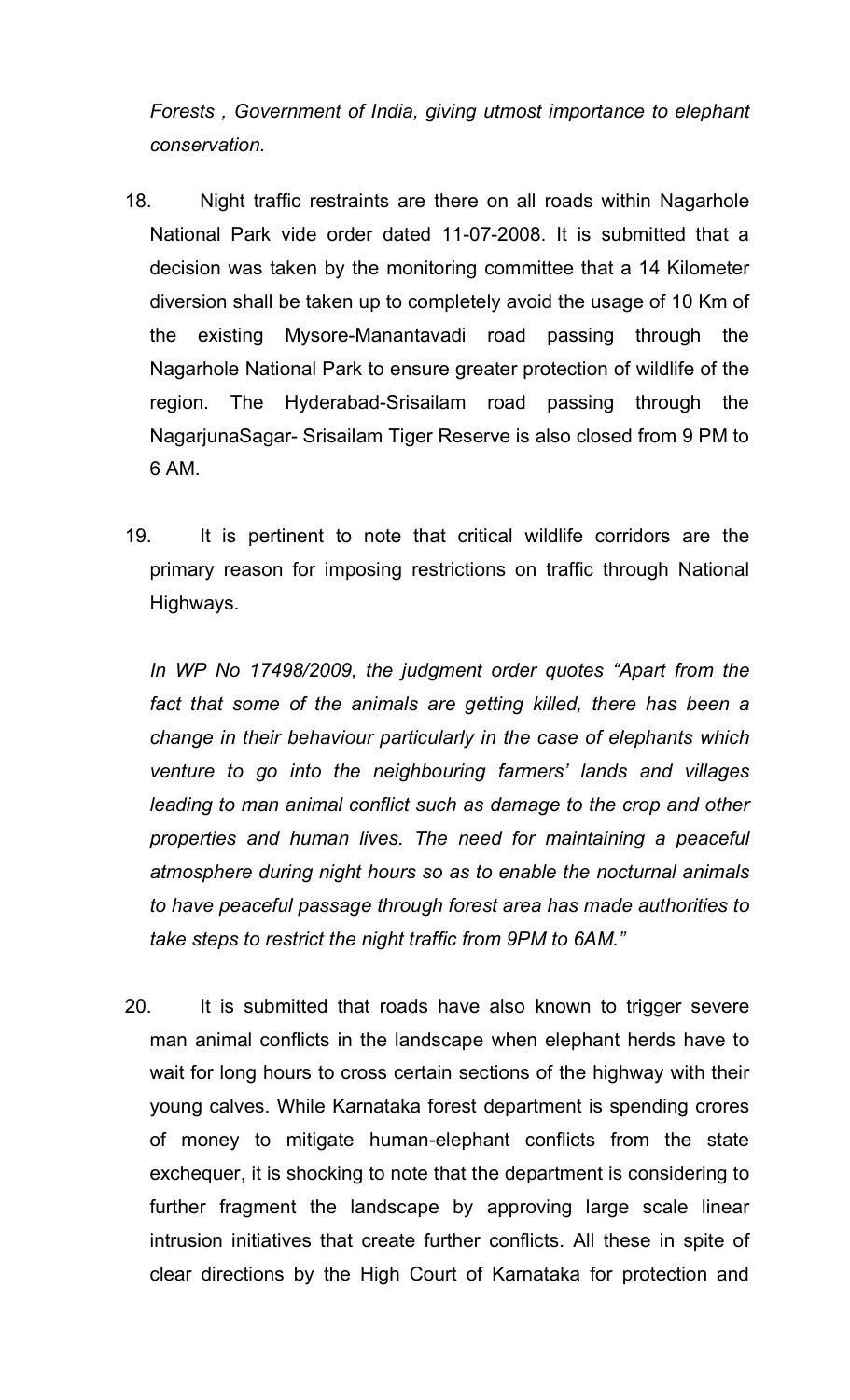conservation of elephant reserves through the "Elephant Suo Motto Case".

21. Referring to the Elephant Suo Motto Case in the High Court of Karnataka W. P. No. 14O29 / 2OO8 , upon the death of 25 elephants around Bandipur-Nagahole National Park, The Karnataka task force states that

*a) "The elephant's penchant for feeding on cultivated crops brings it into direct conflict with people. The most obvious patterns and reasons of crop raiding, supported by the scientific studies, are the following:*

- *a) The rapid loss of natural habitat through conversion to agriculture would result in escalated conflict as elephants continue to treat the converted land as part of their traditional home range. Habitat loss directly impacts only those clans or males within whose home ranges the changes have taken place.*
- *b) The fragmentation of habitat increase the chances of this long-ranging species to make contact with cultivated land and indulge in crop raiding.*
- *c) The elephants having tasted crops would continue to prefer this source of food, irrespective of the availability of natural forage in their habitat.*
- *d) Sub-adult and adult male elephants typically have a higher propensity as*
- *e) compared to female-led groups to raid crops by moving out from their native range.*
- *f) Elephants may disperse from their native range due to local habitat pressures, significant reduction in forage through proliferation of unpalatable weeds or large-scale fire, overabundance in relation to carrying capacity, or adverse climatic events.*
- *g) Due to strong inter-clan hierarchies, the elephants tend to disperse into unoccupied areas which are general human use areas.*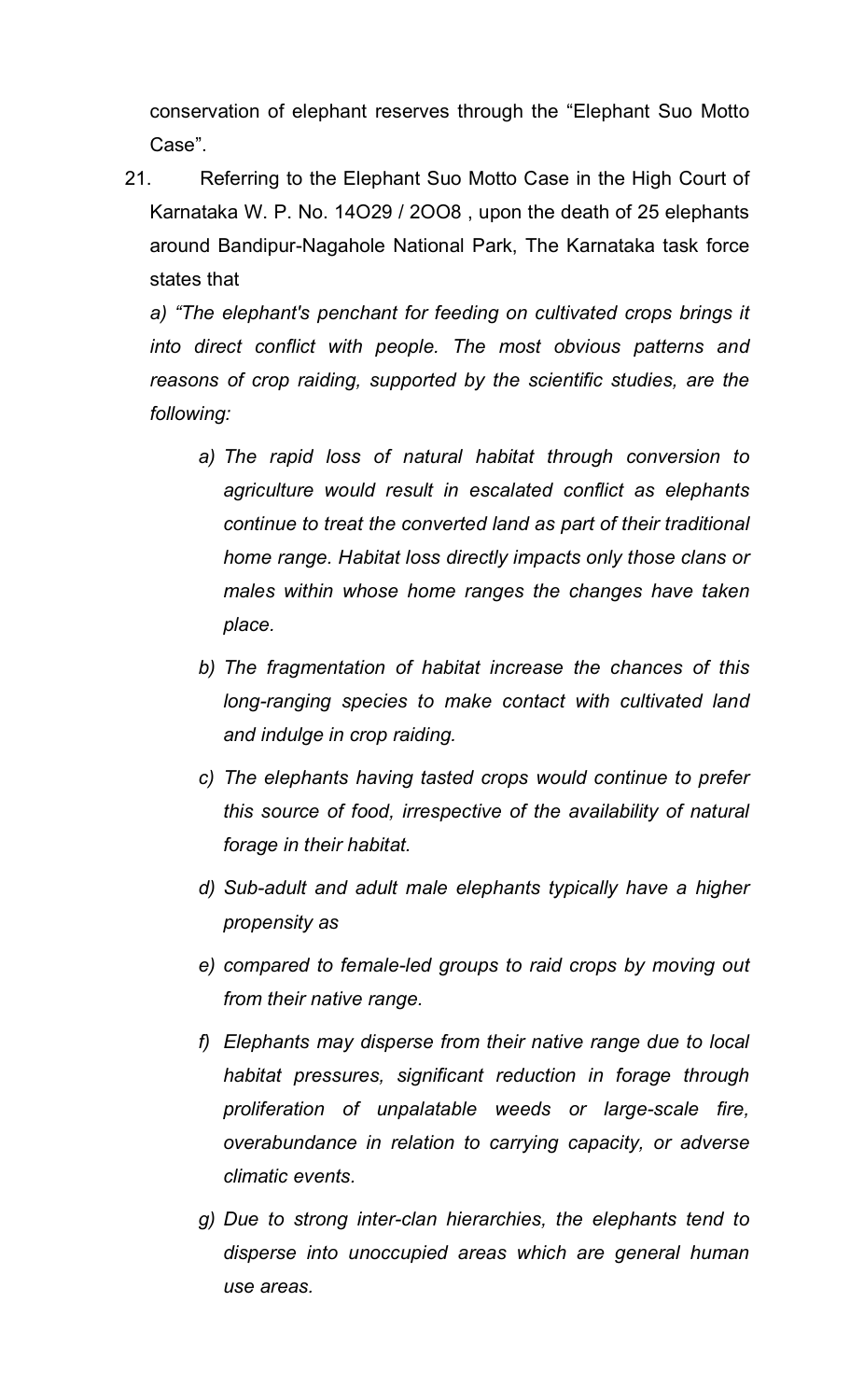*b) Man-animal conflict is bound to be an inevitable issue to be dealt with by not only the experts in the field, but also by involving citizens. Large animals, such as elephants need extensive space to move, breed and feed. When their habitat is fast shrinking, they come in conflict with human beings. Human development interfering with the elephants' migratory paths, breeding grounds and core habitats, would result in an obvious conflict with the elephants. Elephants being migratory wild animals, they require large habitats connected by well-established movement paths called "corridors".*

*c) It is found that man-elephant conflict could be addressed and mitigated in four ways: (1) Introducing barriers such as trenches, fences or repellents such as crackers, watcher squads etc., between the elephant and man; (2) Change in cropping patterns around elephant populated areas to include non-palatable crops, which do not attract elephants; (3) securing corridors for elephant movement; (4) Capture of rogue and problem herds. The first method is only a temporary solution and ought not to impede migration. The second and third measures are critical long-term measures that need to be pursued for finding a permanent solution to man-elephant conflict. The last measure should be resorted to only after identifying rogue animals which could be captured and translocated. The issue of translocation of herds of elephants from one habitat to another is a matter which would require careful and comprehensive consideration. Source: Law of Forests in India - by R.N.Choudhary - 3'dEdition.*

*22.* It is submitted that in the write up called "Roadkill animals on national highways of Karnataka", as per Annexure 'K' published in Journal of Ecology and the Natural Environment by Wildlife Institute of India, Dehradun on 4 April, 2011 *"Highways passing through national reserves/wildlife sanctuaries have adverse impact upon wild animals. The present survey was conducted to estimate the roadkills on the National Highways NH212 and NH67 passing through Bandipur Tiger Reserve, Karnataka, India during summer and pre-*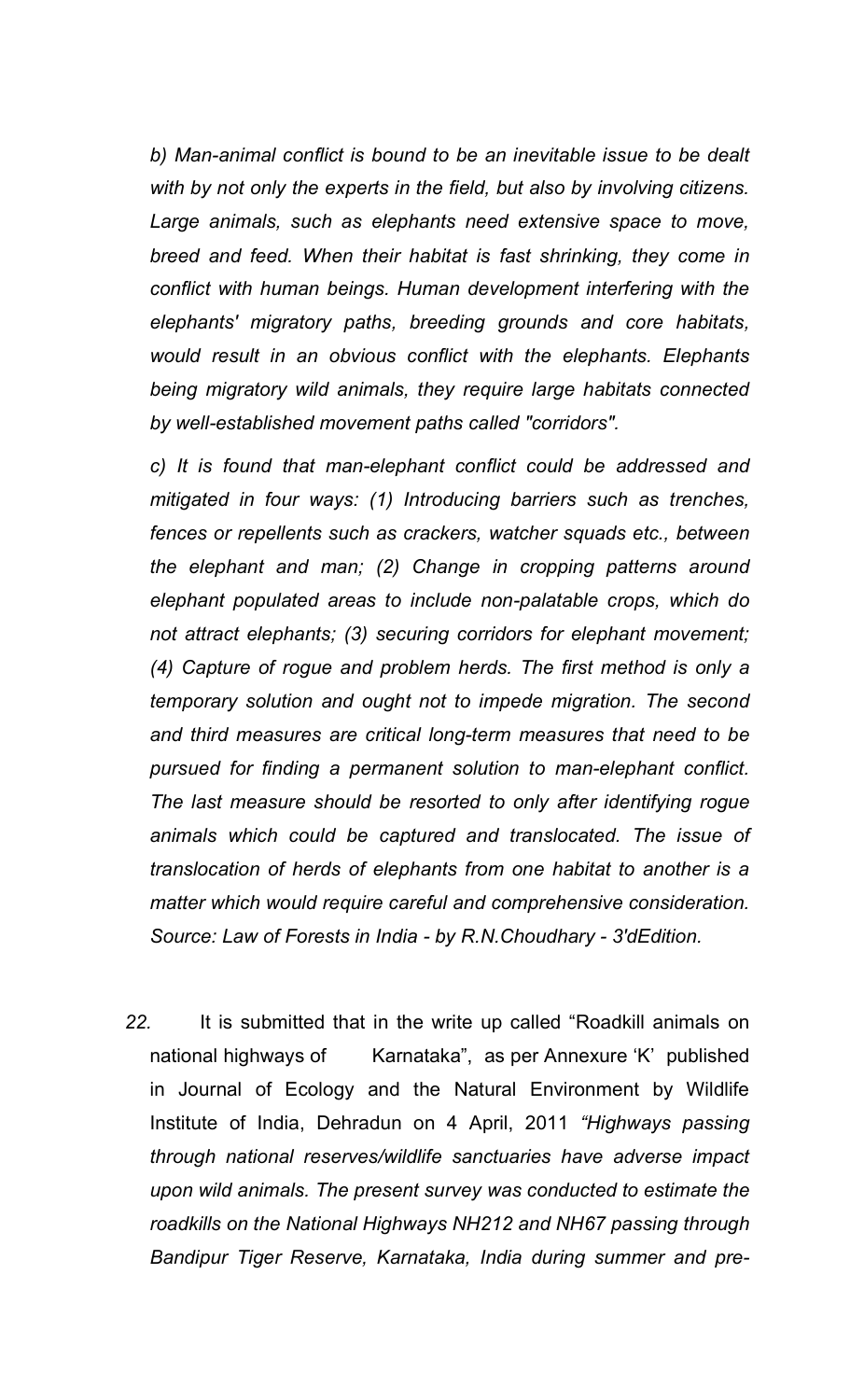*monsoon season at various vegetational levels. The roadkills were monitored thrice a month in each habitat between January, 2007 and June, 2007 and a total of 423 roadkills belonging to 29 species were recorded. Reptiles were the most affected taxa (37.59%) followed by amphibians (29.55%), mammals (19.39%) and birds (13.48%). The variability in season indicated higher roadkills in pre-monsoon (55.6%) compared to those in summer season (44.6%). According to vegetation, the overall roadkill was 50% in mixed deciduous forest and 22.40% in the teak forest and bamboo. Conservation and management implications are essential to prevent the local extinct of faunal and floral."*

23. It is submitted that the Basic Principle of MoEF's recommendation of the sub-committee on guideline for roads in protected areas,F.No.6-62/2013 WL, Dated 22nd December 2014as per Annexure 'L'- states- "we wish to reiterate appoint articulated cleanly in the National Wildlife Action Plan 2002-2016, which states that the Ministry of Surface Transport to plan roads, highways, express ways in such manner that all National Parks and Sanctuaries are bypassed and integrity of the PA is maintained wildlife corridors also need to be avoided on mitigative measures need to be employed.

*In planning roads, within and in the vicinity (defined here as roads that are situated inside and within I Km radial distance) of protected areas, we recommend that following fundamental principles must be followed in order of priority: Avoidance, Realignment, Restoration,*

*1, Principle of Avoidance: The foremost option would be to altogether avoid areas that are within or in the vicinity of any Protected Area and to find alternatives that are socially and ecologically more appropriate.*

*2, Principle of Realignment: This follows as a corollary of the first principle, Road projects must investigate and demonstrate that they have considered other alternative routes that avoid natural areas of high ecological value. This must be an integral feature of a project proposal and implementation documents, Realignments must also be*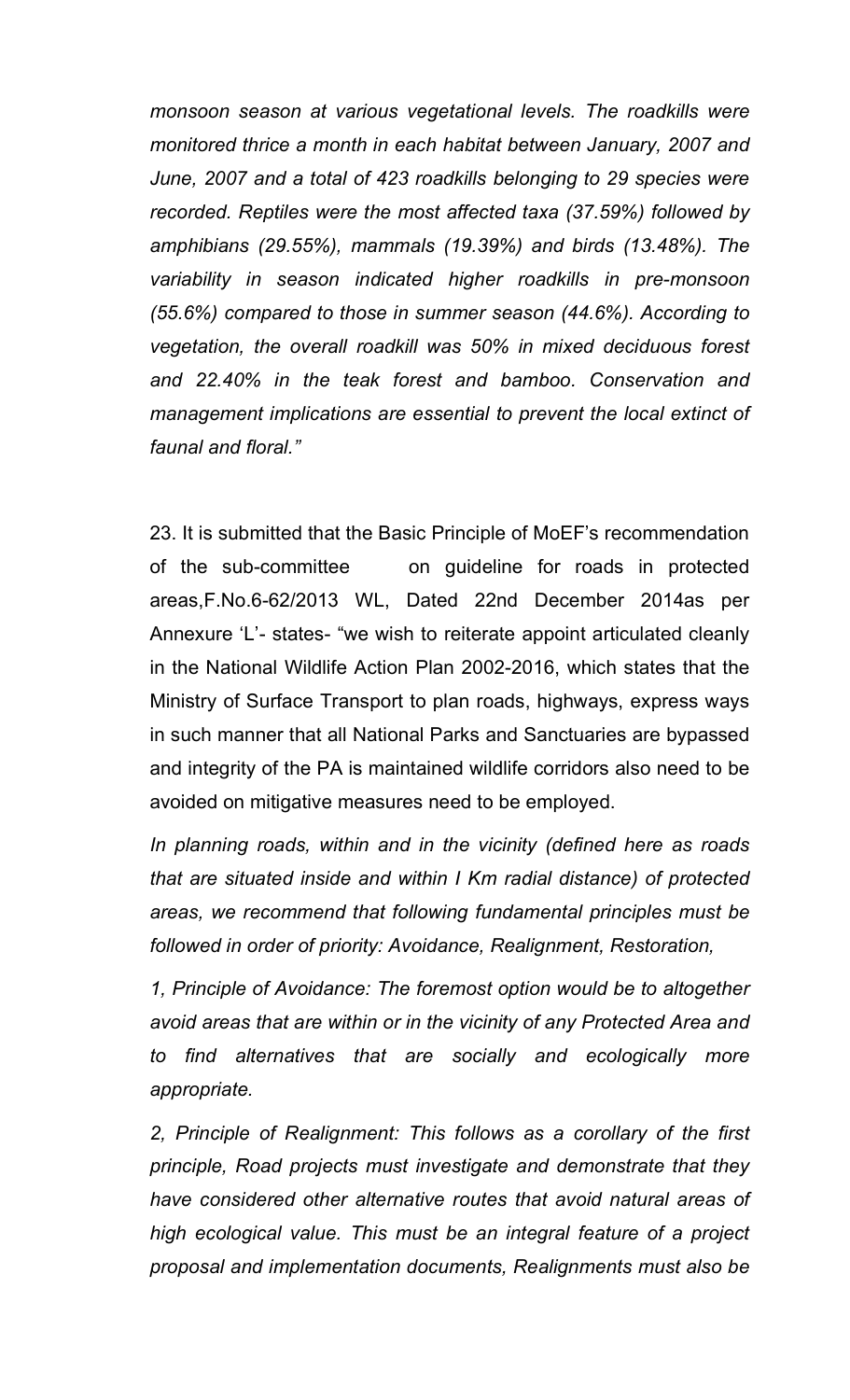*developed in a transparent manner through consultation with local communities affected by the routing and subject to ecological and wildlife considerations, User agencies seeking clearances for roads must demonstrate as to how they have taken these factors into account, before their proposals can be considered for approval by the SC-NBWL.*

*3, Principle of Restoration: In natural areas, existing roads that are in disuse (e.g., old logging roads), or evaluated to be inefficient or detrimental to their objects, shall be targeted for decommissioning and subsequent ecological restoration, as the process of assisting the recovery of an ecosystem that has been degraded, damaged, or destroyed,*

It is further submitted that the Government of Karnataka has also issued Notification bearing No. FEE 362 FWL 2014 dated 26-03-2015 as per Annexure 'M' setting up of Dandeli Elephant Reserve spread over the districts of Uttara Kannada, Belgaum, Haveri and Dharwad.

23 A. That the unique location of Western Ghats forests along the Arabian Sea on the west coast of India from Gujarat to Kannyakumari, embracing Indian ocean has been a great ecological gift to the peninsular India. About 65 major rivers are originating from the Western Ghats irrigating millions of acres of land and produce a diverse quantity of food grains to the South Indian population for thousands of years. Western Ghats forests are bio diversity rich forests, hub of the world comprising of great variety and range of animals and rare plants that have been called as the biodiversity hotspot of India. The forests that are situated between Goa and North Karnataka are very rich and diverse and brings great amount of rains to this area.

23 B. That from Belagavi to Ranebennur, to the length of 200 kms and 45 kms width, the area has been of great value for the entire Karnataka as it consists of four ecosystems like the Western Ghats, the thorny tree bushes, the pond ecosystem and to the east the grasslands. These landscapes are very rare and are called the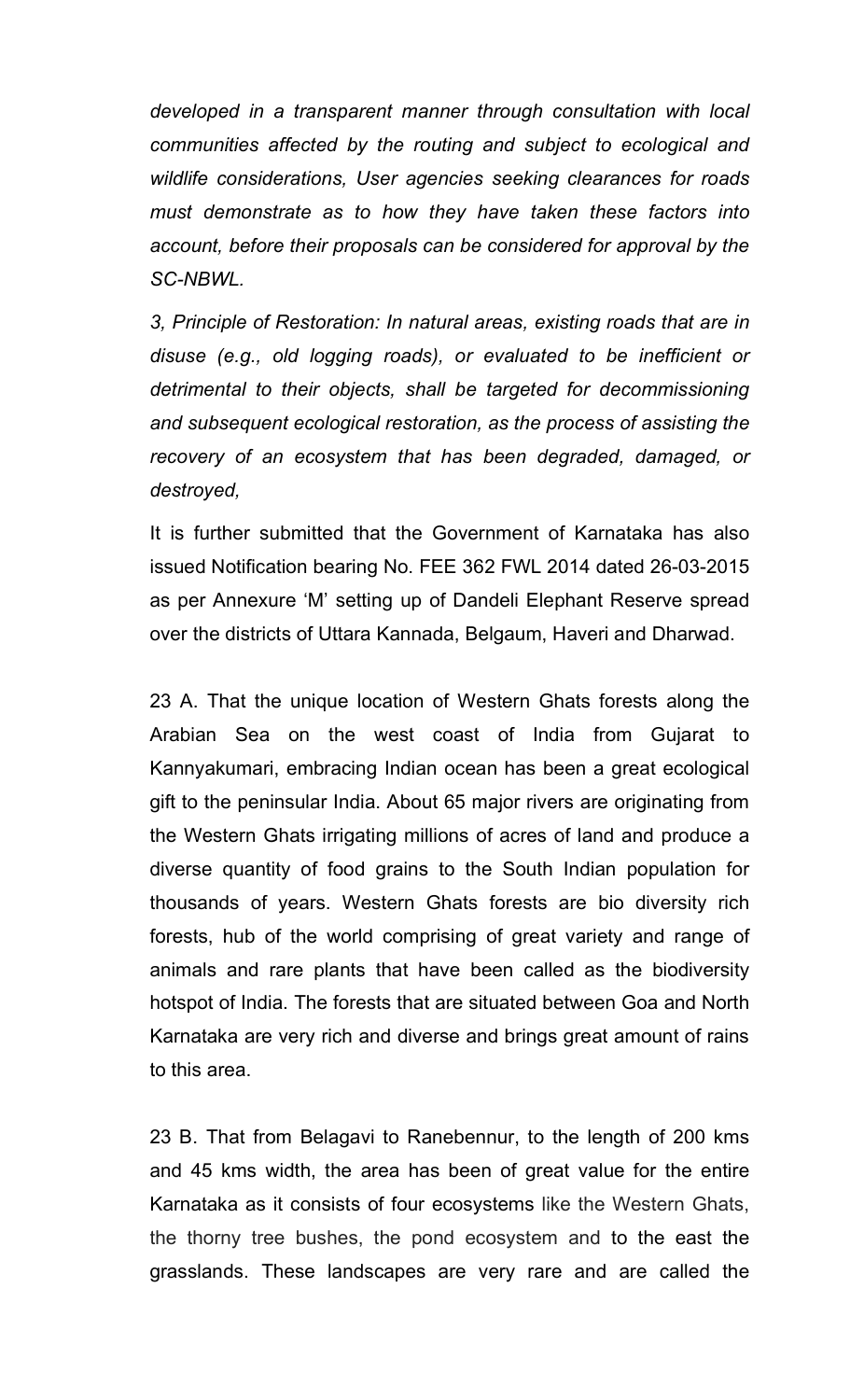**Ecotone** belt that are capable of producing large variety of food crops, millets, fruits and excellent variety of vegetables. These are so because of the forests of this region and the spread of other ecosystems which are interconnected to each other. Saving of the forests of this region of the Western Ghats and Deccan Plateau is very important as it provides food security to the entire of Karnataka.

23 C. It is submitted that there are four rivers namely Kali, Malaprabha, Ghataprabha and Mahadayi originates in this region of the Western Ghats and irrigates millions of hectares of agricultural land, produces about 1500 MW of electricity by hydropower and provides jobs for thousands of families both in agriculture and industry. There are 33 sugar factories which crush sugar canes and produce about 400 million tonnes of sugar every year. Hundreds of thousands of farmers depend on these rivers which are alive only because of the existence of the Western Ghats.

23 D. That by notification dated 13.11.2013 (directions issued under section 5 of the Environment (Protection) Act, 1986), the Government of India, Ministry of Environment and Forests prohibited developmental activities in the notified Ecologically Sensitive Areas of the Western Ghats region with effect from 17-04-2013. Accordingly mining, quarrying and sand mining, thermal power plants, building and construction projects of 20,000 sq m area and above, township and area development projects with an area of 50 ha and above and/ or with built up area of 1,50,000 sq m and above and Red category of Industries. The impugned road widening project of NH 4A is being carried out within the specified Ecologically Sensitive Area and the total construction envisaged in the forest area alone crosses more than 8,00,000 square meters which is 40 times excess than the threshold limit. Therefore the impugned project is illegal and is being implemented in violation of the notification dated 13-11-2013. A copy of the notification dated 13-11-2013 is herewith produced as **Annexure A-1.**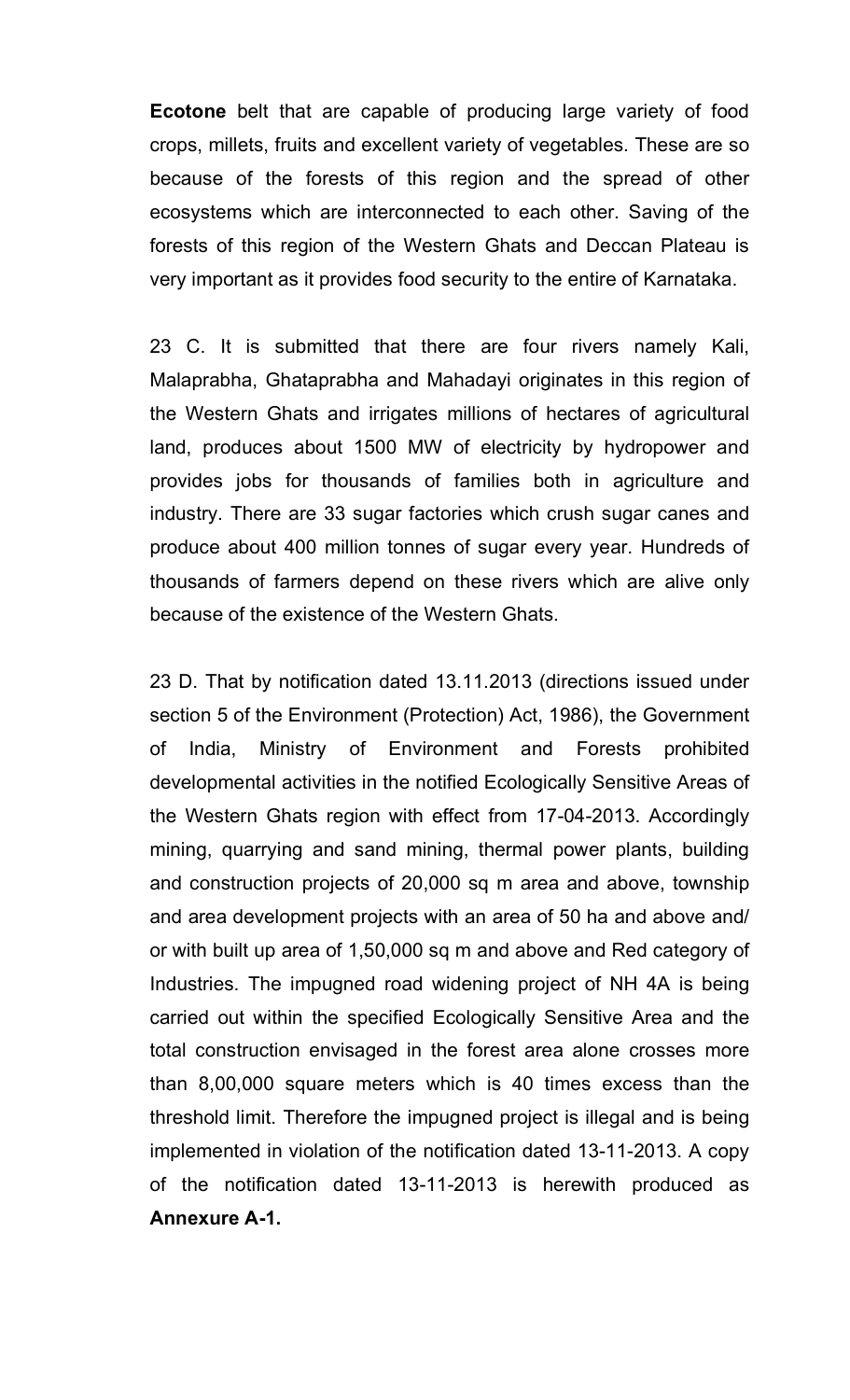23 E. That the Government of India notification No. S.O 1533 (E) dated  $14<sup>th</sup>$  September 2006, mandates that no project shall be carried out without obtaining the Environmental Clearance. The projects specified in the schedule to the said notification can be carried out only after conducting detailed Environmental Impact Assessment of the project. The clearance obtained has fixed validity period and cannot be used beyond the period of its validity. A copy of the notification No. S.O 1533 (E) dated 14<sup>th</sup> September 2006 is produced herewith as **Annexure A-2.**

23 F. That Schedule 7 (f) of the above notification states that it is mandatory to obtain prior environmental clearance for expansion of national highways greater than 30 km involving additional right of way greater than 20 m involving land acquisition and passing through more than one State. It is submitted that the draft DPR for the impugned project was presented only on 20-06-2017 and no Environmental Clearance was obtained by the respondents for the project. The entire construction of the project is illegal as the same being carried out in violation to the EIA notification 2006.

23 G. That the project location is situated within the territorial area of Anshi National Park, Kali Tiger Reserve and Dandeli Elephant Reserves. No activities other than conservation programmes are permitted in these areas. The project is being carried out without obtaining necessary permissions from the National Board of Wild Life (NBWL) and National Tiger Conservation Authority (NTCA). Therefore the project is illegal and is in violation of Sections 27, 29, 35 (5), 35 (6) and 38 (O) of the Wild Life (Protection) Act 1972.

23 H. The project area is a critical habitat of endangered species like King Cobra, Great Indian Hornbill, Wroughton Bat, Malabar Giant Squirrel, Malabar Civet, Mouse Deer, Pythons, Pied Hornbill, Malabar Hornbill etc. Hornbills are the creator of natural forests and felling of large scale trees for the widening of the road and intrusion in to the habitats of endangered species would cause disastrous effect on the regeneration system and ecological balance of the Western Ghats.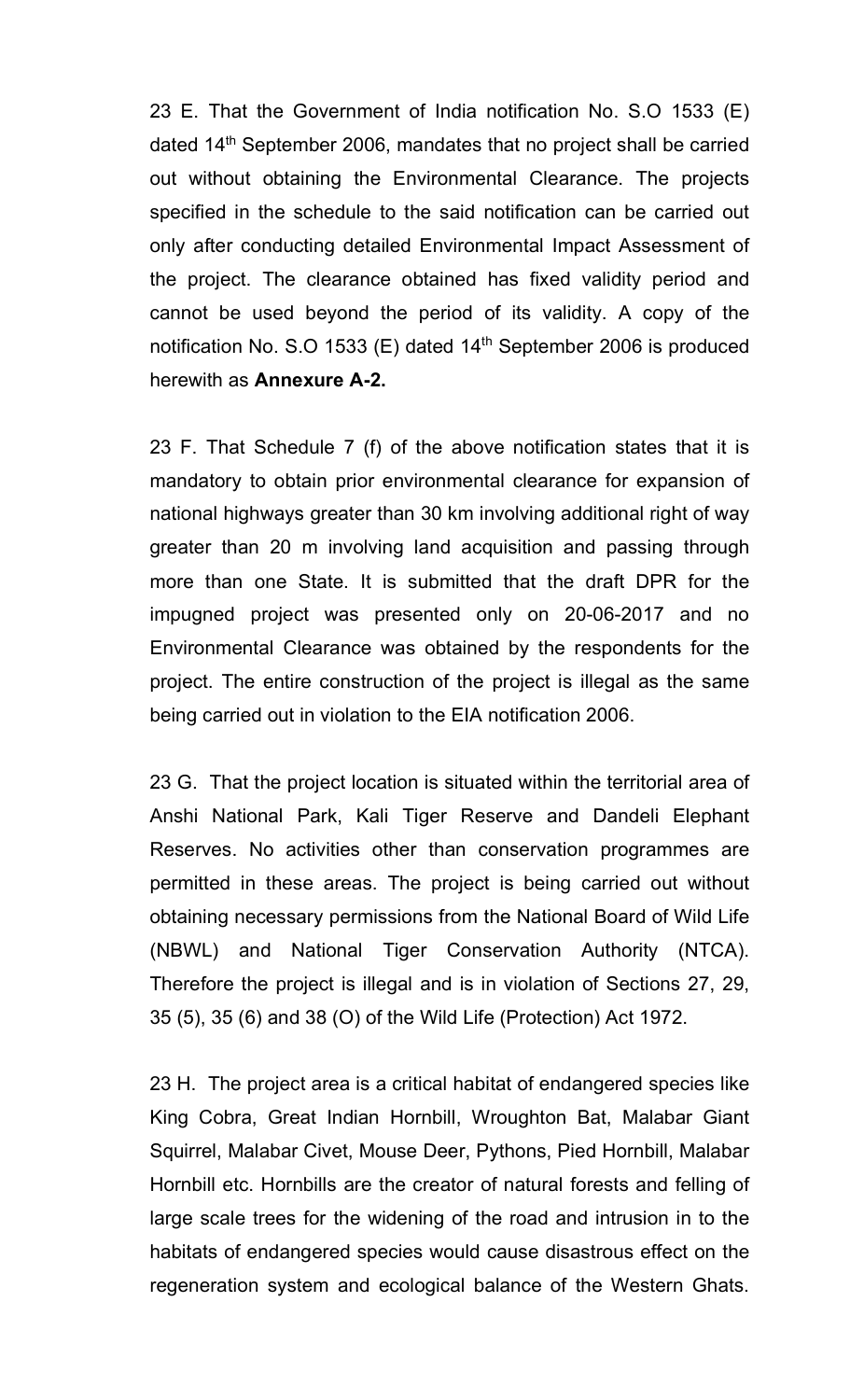Destruction to the habitats of Wroughten Bats would cause imbalance in the regeneration of the forests and negatively impact on the food security of the region.

23 I. It is submitted that honey bees in the Western Ghats are one of the most important living species. Honey bees are super important pollinators for flowers, fruits and vegetables. The destruction of forest by felling large number of trees would result in "Colony Collapse Disorder" and the bee population would be reduced or migrated and eventually the Western Ghats forest would be perished. It will also have negative impact on the agricultural production in the neighbouring village.

23 J. That white topping of the road is unscientific in the forest area and detrimental to the wild animals. No scientific studies have been conducted by the project proponents before taking a decision to apply white topping on the highway. During the monsoon season, the road will become more slippery and becomes difficult for animal crossing. On the other hand more heat emanates from the concrete road during the dry season. There will be more stress on the animals due to more vehicular traffic once the highway opened for commuting. Human- animal conflicts are likely to increase due to invasion of habitat. It is submitted that opening of the canopy cover will attract more sunlight and changes the native conditions of the floral and micro organism and will give space for invasive species like lantana, camara, senna, spectablis etc. which are detrimental to the wildlife.

23 K. It is submitted that more than 1 lakh naturally grown trees were felled from the project area in the guise of Stage-I clearance granted by the Regional Empowered Committee of the MoEF. This part of the Western Ghats region is classified as Eco Sensitive Area and more specifically are Eco Class-I. The Western Ghats Ecology Expert Panel(WGEEP) constituted by the Government of India in its report has stated that the tree density in Western Ghats is around 800 trees per hectares and most of these trees are not listed in the schedule of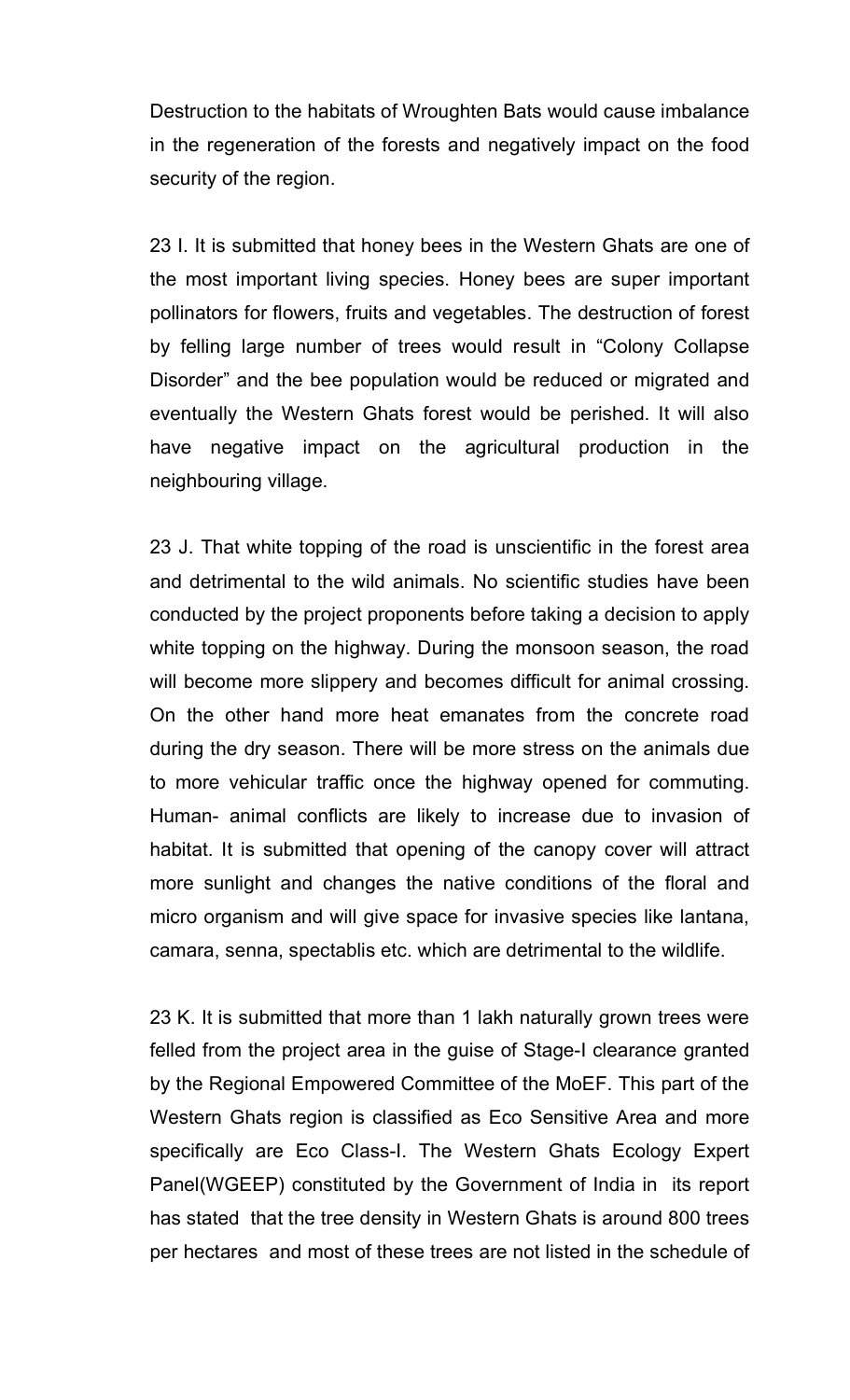the Tree Act. A copy of the relevant portion of WGEEP report is herewith produced as **Annexure- A-3**.

23L. It is submitted that a study conducted and published in the Journal of Forestry Research captioned as structure and floristic composition of old growth wet evergreen forests of Nelliampathy Hills, Southern Western Ghats shows that the stand density of trees varied from 1714 to 2244 stems per hectare. The Western Ghats region of the project area has either similar or has more density of trees than of Nelliampathy Hills. A copy of the Journal is produced herewith as **Annexure A-4.**

23M. That since the project is being carried out in the Eco Class-I region of the thick evergreen forest of the Western Ghats, the density of the trees could be deemed to be a minimum of 1000 trees per hectare. These trees are all naturally grown species and are endemic to the region. Therefore an approximate number of more than 1 lakh trees have been felled by the project proponent without obtaining necessary statutory permissions from the concerned Government Departments.

23N. It is submitted that Stage-I Clearance obtained for the project under the Forest Conservation Rules is only a preliminary administrative approval and the same cannot be treated as a complete statutory clearance under the Forest (Conservation) Act either for the purpose of felling trees or construction/widening of the road. Any supplementary guidelines issued by the authorities by diluting the provisions of Section 2 of the Forest Conservation Act and Forest Conservation Rules have no sanctity in the eyes of law. Moreover such activities are against the National Forest Policy 1988.

23 P. It is submitted that there are about 17 Tribal Villages existing between Jallakatti to Anmod of the project area. Projects involving forest clearances are mandatorily to be placed before the Grama Sabhas and consent is required to be obtained under the scheduled Tribes and other Forest Dwellers (Recognition of Forest Rights) Act,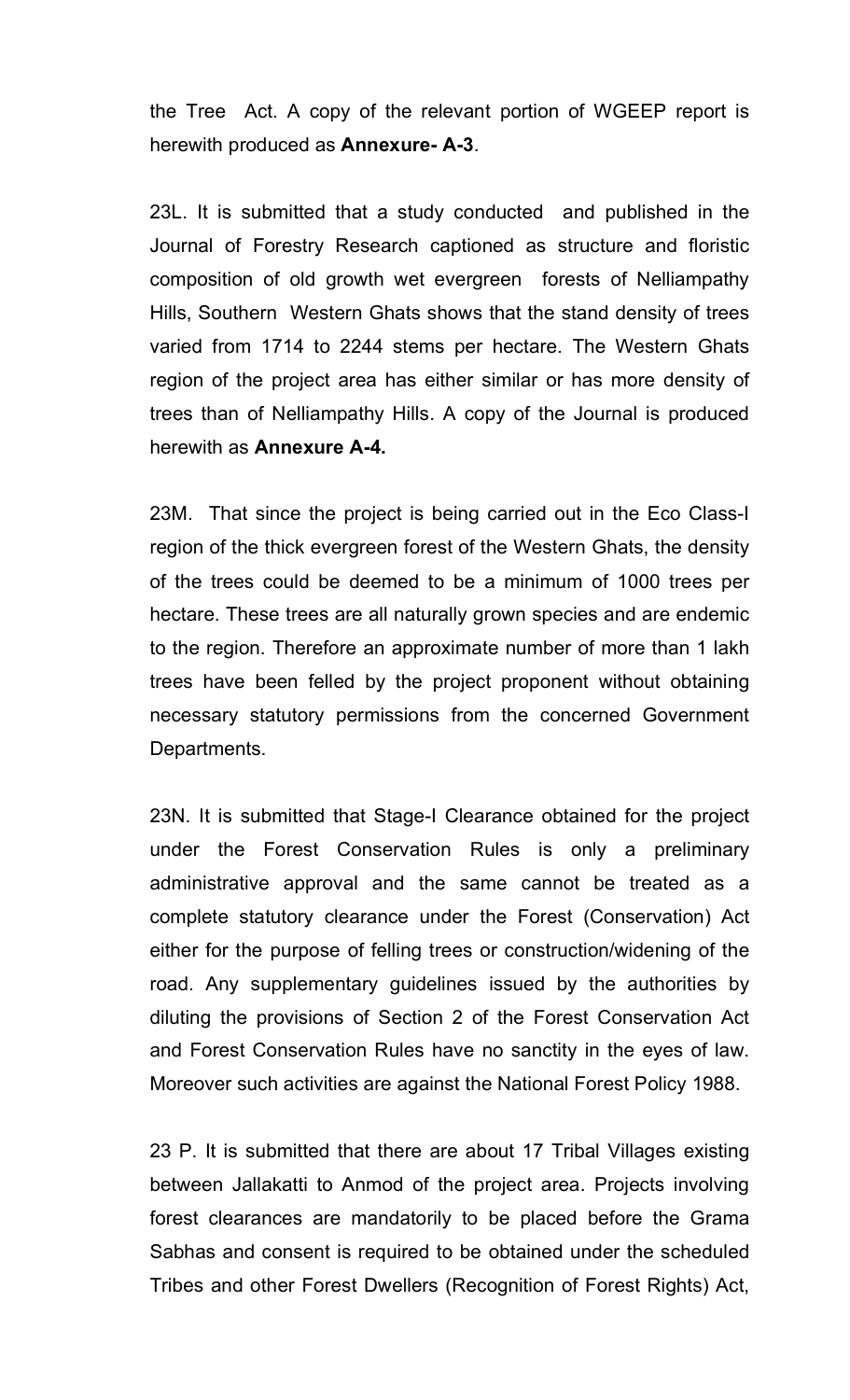2006. In the instant case no such consent from the Grama Sabha has been obtained and therefore granting Stage-I Clearance and the implementation of the project are bad in law.

23 Q. It is submitted that the project NH 4A is passing through the fragile Eco Sensitive Western Ghats region of Belgaum District. These areas are Bio diversity rich region with different endangered species which are endemic to the region. If the natural bio diversity of the region is perished, there will be no re generation of the same species. Section 36(4) of the Biological Diversity Act, 2002 mandates a Biological Impact Assessment of the project whenever the project causes adverse impact on the biological entities of the region. The project proponents have not applied their mind into this critical provision of the law. Hence the implementation of the project is illegal.

23 R. The impugned project is not absolutely necessary for the sustainable development of the region. It is submitted that there are two alternative motorable highways existing between Belgaum and Goa. State Highway No. 54 which joins State Highway No.31 connects Belgaum-Jamboti- Mapusa through Chorle Ghat. Another road exists between Belgaum and Goa is Belgaum-Karwar-Margoan highway which is converted to a four lane highway in the recent past. Hence the widening of NH 4A is a mechanical exercise envisaged for the purpose of benefitting the contractors of the project. On the other hand the project is being implemented in violation of National Forest Policy, Forest (Conservation) Act, 1980, Wild Life Protection Act, 1972, Environmental (Protection) Act, 1986, Scheduled Tribes and Other Traditional Forest Dwellers (Recognition of Forest Rights) Act, 2006 and Biological Diversity Act, 2002. In addition to the above it is submitted that implementation of the project violates the order and directions issued by this Hon'ble Court in W.P.No. 14029/2008.

24.The Petitioners respectfully submit that in the absence of alternate and efficacious remedy is filing the Public Interest Litigation Writ Petition under Articles 226 and 227 of the Constitution of India.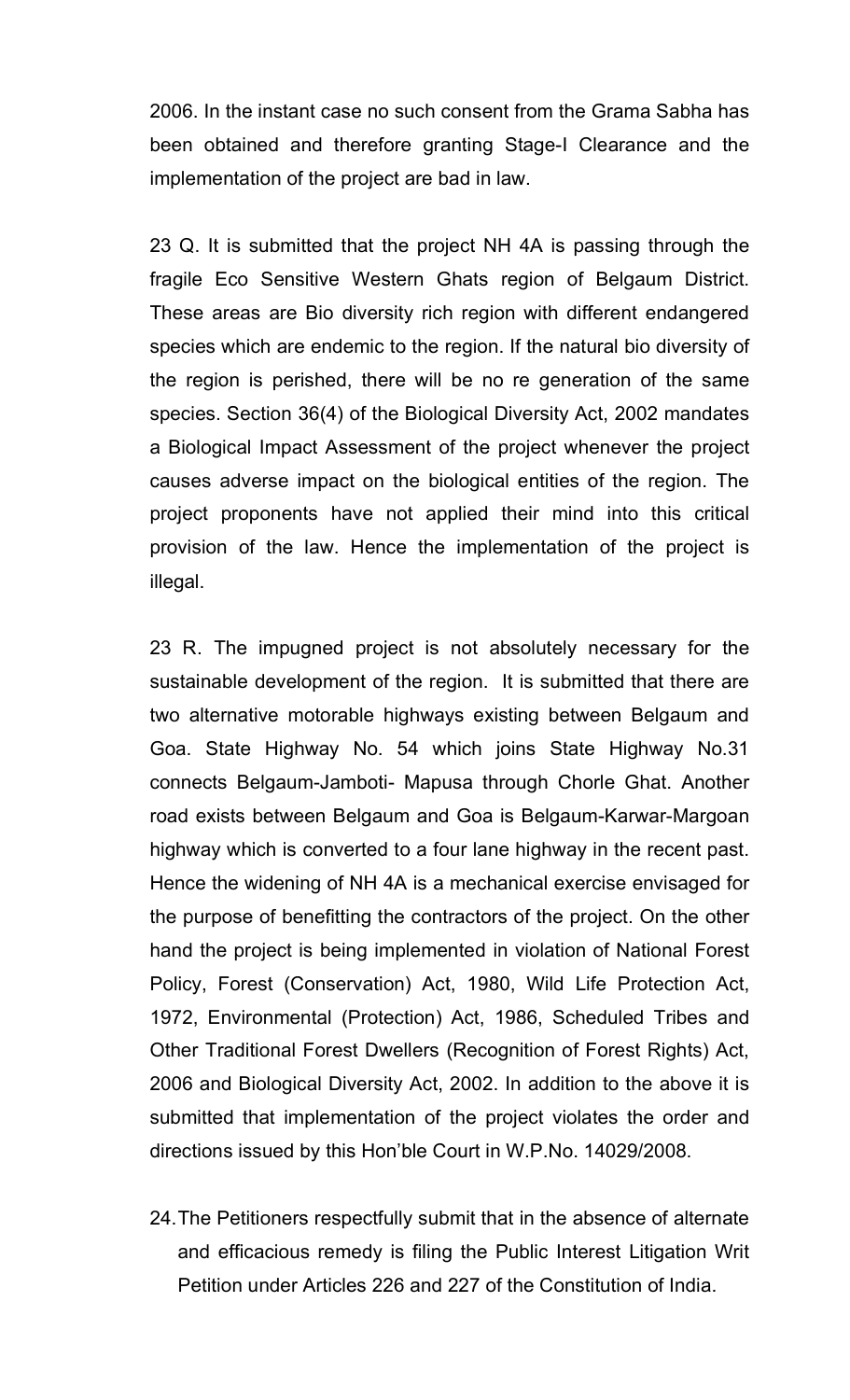25.The Petitioners have not filed any other petition or petitions before this Hon'ble Court on the same cause of action and no other suits or proceedings are pending in any other court at the instance of the Petitioners.

26.The Petitioners produce herewith Court Fee of Rs.100/- as per Karnataka Court Fees and Suits Valuation Act.

#### **GROUNDS**

27.It is respectfully submitted that the Respondent 3 is without getting clearance from the Wild Life Board and not acquiring the required land from the private parties as on today cannot destroy the Elephant Reserve and Dense forest in the District of Balgavi and surrounding districts for the purpose of widening the NH4-A.

28.It is respectfully submitted that the major evergreen trees are, *AglaiamalabaricaSasidh., BischofiajavanicaBlume ,Chionanthus mala-elengi (Dennst.) P. S. Green, (Mala ilanji) Garciniagummi-gutta (L.) Robs. , (Knemaattenuata (Hook. f. &Thoms.)Warb (Chorapali) Litsea floribunda (Blume) Gamble, AntidesmamontanumBlume, CulleniaexarillataRobyns, Bull.(Mllanpali) Melicopelunu-ankenda (Gaertn.) Hartley, Mallotustetracoccus (Roxb.)Kurz (Sindoori), Meliosmapinnata (Roxb.) Maxim. SyzygiumgardneriThw.,etc* . Many of them coming under the category of Rare Endemic and Threatened plants (RET) (Nayar, 1996 &IUCN, 2000).

Quoting from Hidden life of trees by Peter Wohlleben" For reaching sexual maturity, some trees have to reach 150 years of age. 8ft trees can be 80 years old and these 80 year old trees under a 200 years old mother tree might have to wait for another 200 years to gain growth in a very dense forest. They grow fine hairs in tree roots to suck up moisture pairing with fungi – mycelium. Older the tree, the more quickly it grows." Many trees that are marked for cutting in these pristine tropical wet evergreen forests of Belgaum and Haliyal Divisions belongs to rare / endangered and threatened species. Many are lower girth size, which doesn't mean the trees are not old trees.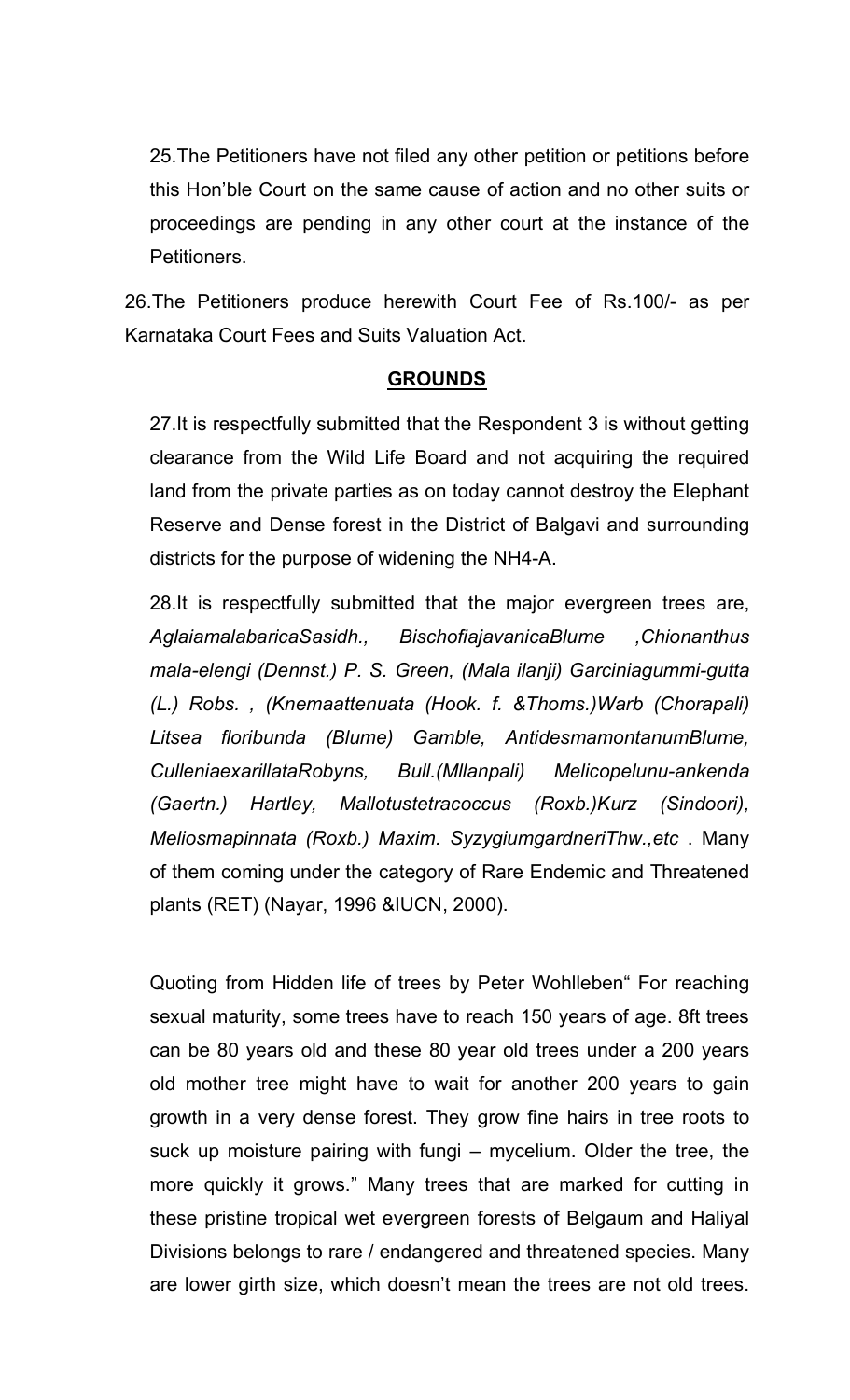No compensatory afforestation can conserve these floral species and the damaged eco system.

29.It is respectfully submitted that in the case of KM ChinnappaVs UOI -AIR 2003 SC 724 in paragraph 17 and 29, the Apex court dealing with Art 48A and Art51(A)(g) impose obligations on the State and the citizens of India to protect and improve the natural environment including forests, lakes , rivers and wildlife and to have compassion for living creatures. In paragraph 29, it is stated as under :

> " The tide of judicial considerations in environmental litigations in India symbolises the anxiety of Court in finding out appropriate remedies for environmental maladies. At global level, the to live is now recognised as a fundamental right to an environment adequate for health and well being of human beings …. "

30.It is respectfully submitted that in the letter dated 21-11-2012 by Chief Conservator of Forests, it is stated that the approval shall be given subject to the approval of Chief Wildlife Warden and National Board of Wildlife. In the absence of consent letters from Chief Wildlife Warden and NBWL, it is a clear violation of Section 2 Forest Conservation Act where a 3<sup>rd</sup> party user agency is allowed to fell trees inside forest land.

31. It is respectfully submitted that the Government. ofIndia vide letterNo. F.No.7-2/2012-PE dated 27-02-2015 Elephant Reserve has approvedand accordingly Government of Karnataka declared with its' buffer zones clearly mentioned. Kanhapur, Belgaum, Haliyal are divisions that are part of the buffer zone of elephant reserve. As per F. No. 6-10/2011 WL dated December 2012, obtaining recommendations of the Standing Committee of NBWL under the Wild Life (protection) Act 1972 with respect to the areas, for which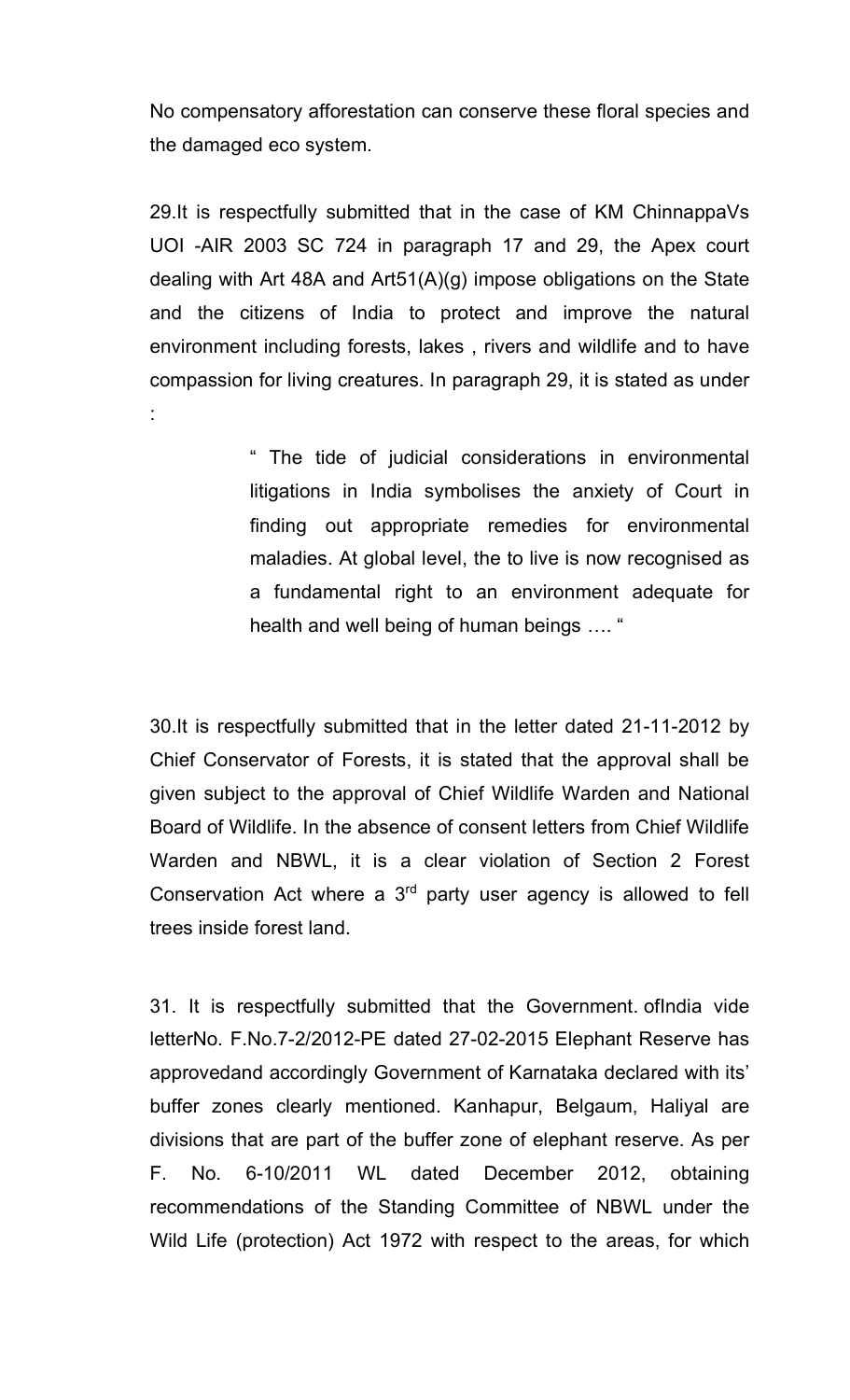this process is mandatory under the law, and also in compliance to relevant Hon'ble Supreme Court orders.

32. It is respectfully submitted that as per the press information bureau published by Ministry of Road Transport and Highways as of 23<sup>rd</sup> Mar 2017, the four laning of National Highway is based on threshold traffic for 4-laning of NHs from 15,000; 11,000; and 8,000 Passenger Car Units (PCUs) per day to 10,000; 8,500 and 6,000 PCUs/day for Plain, Rolling, and Mountainous/Steep Terrains respectively. It is submitted that the Chief Conservator of Forests vide letter No:A7/LND/NHAI/FC/PRP/BGM/2012-13 dated 03-10-2012 states the current width of the road at 7m in forest area. The proposal to four lane the stretch inside forest area would mean widening a 7m existing road to as wide as 45 m. It is humbly submitted that in the backdrop of the geological fragility of the landscape of Western Ghats and the effect of recent floods in mountainous Kodagu, Wayanad and Idukki which are again on the Western Ghats clearly gives human induced green cover loss as a primary cause of landslides. It is important to highlight that though NHAI has a standard width procedure for road widening, it has to consider the fragility of the ecology of certain sections, wildlife movement, wildlife corridors and population density for widening. India is a thickly populated land with 4 big cats and many large mammalian species that needs a large terrain co existing in this landscape, unlike the Western World. A one size fits all model for development in India is a faulty approach considering we need to accommodate development by conserving the rich natural heritage of this country. It is highly unscientific to use the same width uniformly across all kinds of terrains, eco fragile lands, landslide prone areas and forest zones. Blasting and use of heavy machinery to remove large rock structures to widen roads in steep terrains has proven to have long lasting consequences on the stability of the land. NHAI by deforesting the landscape of its' century old mother trees with root structures that can run upto many kilometres are triggering a series of land instability issues in the terrain, thus putting both humans and animal species at severe risk during heavy rains.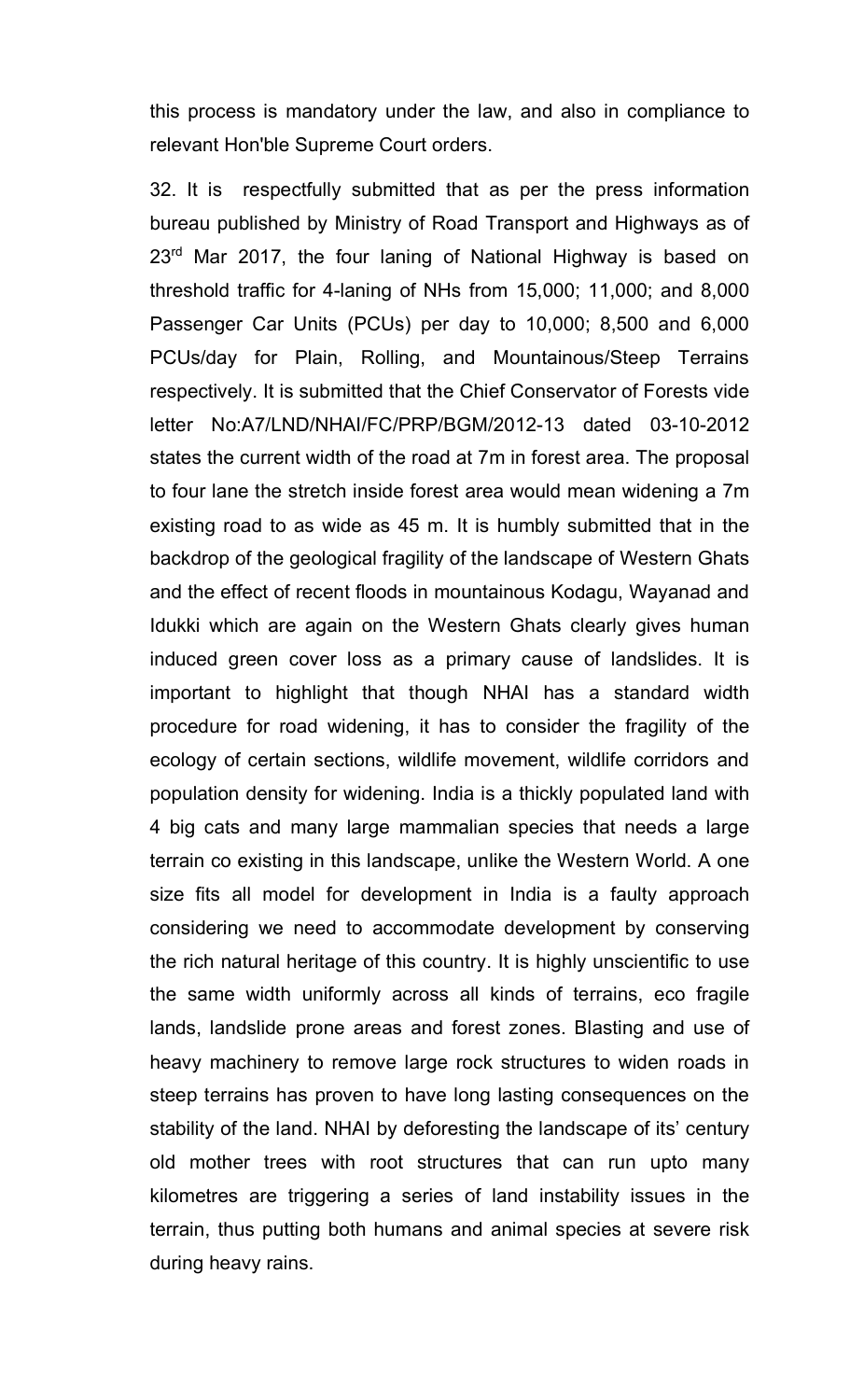32A.That the project is being implemented in violation to the Environmental (Protection) Act, 1986 as no environmental clearance is obtained for the project. The project DPR was prepared on 20/06/2017 and no EIA has been conducted as mandated in the EIA notification 2006.

32B.That the project is being carried out in violation to the notification dated 13/11/2013 which expressly prohibits construction of 20000 meters and above in the Eco Sensitive areas of Western Ghats region. The projects are being carried out in the notified protected Eco Sensitive areas and hence the implementation of the project is illegal.

32C. That Stage-I Clearance to the project is only an administrative approval and not a complete approval for construction of concrete road in the forest area. Any guidelines issued with relaxation of conditions for felling the trees, if issued are not in complicity with Forest (Conservation) Act, 1980. Therefore felling of large number of trees from the forest area is a gross violation of the Forest (Conservation)Act.

32 D. That before granting Stage-I Clearance to the project no prior approval from the Grama Sabhas has been obtained. Hence granting Stage-I Clearance to the project is illegal and against the principles of law.

32 E. That no permissions from the NBWL and NTCA have been obtained by the project proponent before implementation of the project. Hence the project is bad in law.

32 F. That the project was not subjected for a Biological Impact Assessment as the same is mandatory under section 36(4) of the Bio-Diversity Act, 2002.

32 G. That there is alternative Highways existing between Belgaum and Goa which are in motorable condition. Hence widening of NH 4A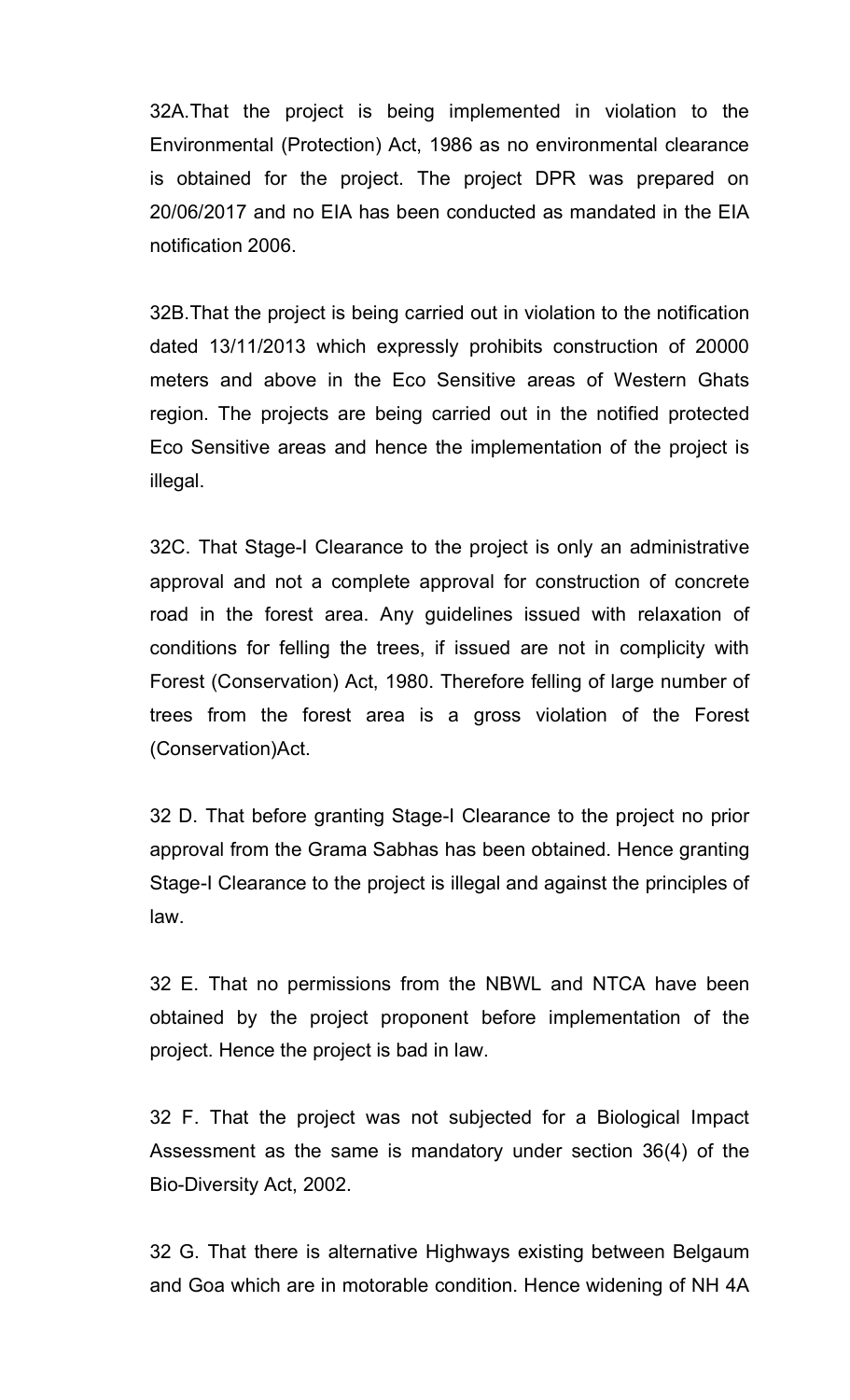is not an unavoidable development project and not being carried out in public interest.

32H. That good quality environment is a fundamental right and is a part of personal liberty guaranteed under Article 21 of the Constitution of India. The Government has no right to curtail such fundamental rights guaranteed under the Constitution by causing irreparable damage upon the natural environment in the name of development/widening of Highways. Implementation of such projects in violation to the human fundamental rights and other statutory provisions of laws of the land cannot be permitted.

#### **GROUNDS FOR INTERIM RELEIF**

33.It is respectfully submitted that the Respondent 3 is without getting clearance from the Wild Life Board and not acquiring the required land from the private parties as on today cannot destroy the Elephant Reserve and Dense forest in the District of Balgavi and surrounding districts for the purpose of widening the NH4-A.

34.It is respectfully submitted that the Government. of India vide letter No. F.No.7-2/2012-PE dated 27-02-2015 Elephant Reserve has approved and accordingly Government of Karnataka declared with its' buffer zones clearly mentioned. Kanhapur, Belgaum, Haliyal are divisions that are part of the buffer zone of elephant reserve. As per F. No. 6-10/2011 WL dated December 2012, obtaining recommendations of the Standing Committee of NBWL under the Wild Life (protection) Act 1972 with respect to the areas, for which this process is mandatory under the law, and also in compliance to relevant Hon'ble Supreme Court orders.

35.It is therefore prayed that this Hon'ble Court by way interim order restrain the 3<sup>rd</sup> Respondent from widening the roads under NH4-A which are passing through the Core, Reserve Forest and Elephant Reserve also Tiger Reserve falling under 4/6 lane (A) Belagavi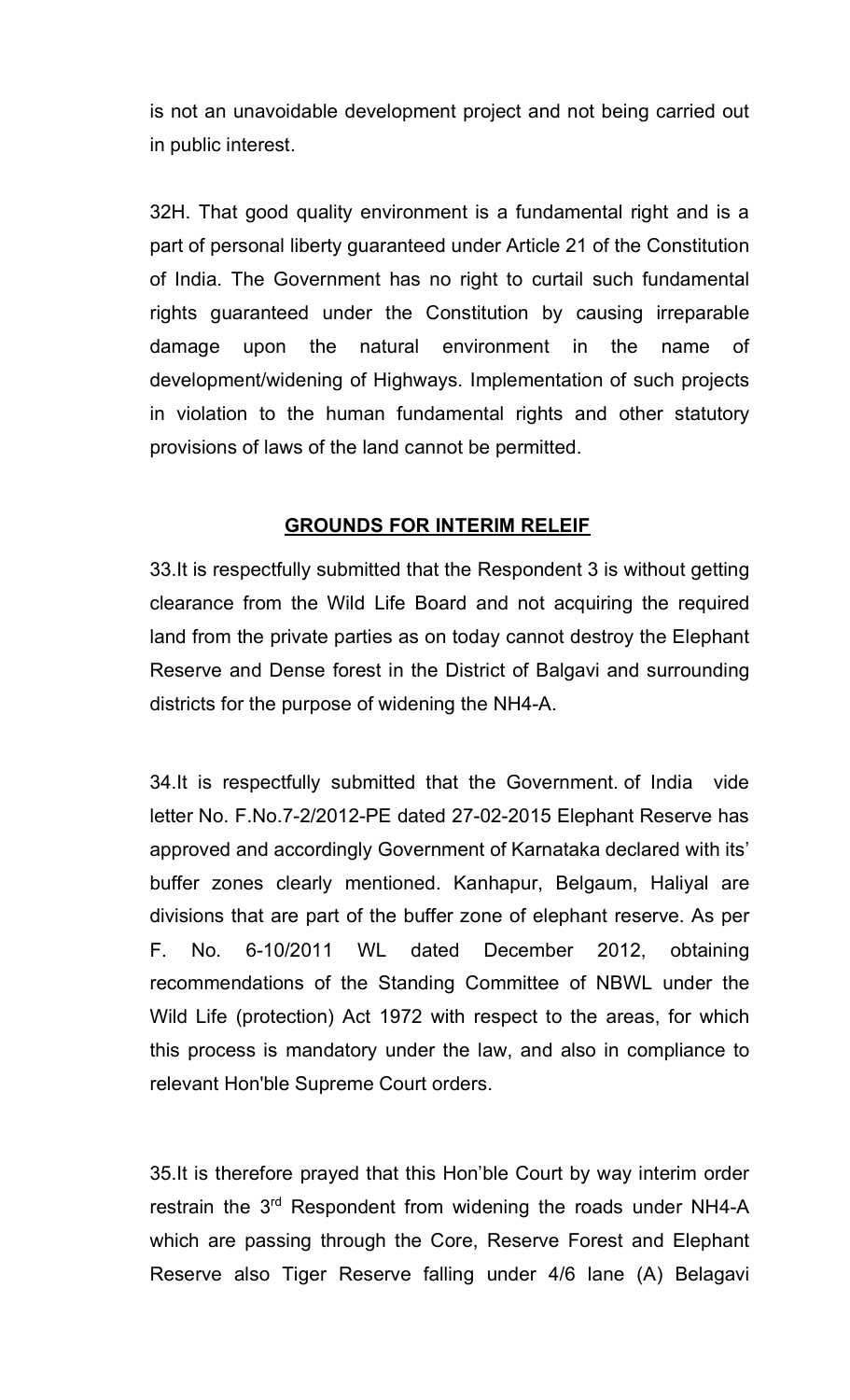Bypass(Western), BelagaviByepass (Eastern) and Notified Core Areas of Dandeli Wildlife Sanctuary, Buffer Area falling under Yallapur,Kriwatrtietc as notified by the Government of Karnataka vide Notification Bearing No.FEE 362 FWL 2014 dated 26-03-2015 as per Annexure 'M' pending disposal of the Writ Petition in the interest of justice and equity.

### **PRAYER**

36. The Petitioners therefore pray that this Hon'ble Court be pleased:

A. To issue an appropriate writ, order or direction, to stop illegal road widening under the Forest Conservation Act 1980 and Wildlife Protection Act 1972 undertaken by the  $3<sup>rd</sup>$  Respondent in the Districts of Belagavi and surrounding districts.

AA. to issue a Writ in the nature of Prohibition and prohibit the respondents from further carrying out the road widening of the Highway NH 4 A in the notified ecologically sensitive areas of the Western Ghats which is being carried out in violation of the Environmental (Protection) Act, 1986, the EIA notification No. S.O 1533 (E) dated  $14<sup>th</sup>$  September 2006 and the notification dated 13-11-2013, Biological Diversity Act, 2002 and the Forest Rights Act 2006.

- B. To direct the respondents to adhere to theMoEF's recommendation of the sub committee on guideline for roads in protected areas,F.No.6- 62/2013 WL, Dated 22nd December 2014as per Annexure 'L', and also that as principle of Avoidance through forest areas and critical elephant corridors be followed and retain existing road width in forest areas and allow only two lane roads.
- C. To direct NHAI 3rd Respondent to maintain 50 Kmph speed limit with intermittent speed breakers inside all wildlife corridors and forest areas (PAs and Territorial divisions) to avoid death due to road kills.
- D. To direct Karnataka Forest Department to ban night traffic through all Elephant reserves as per directions of NBWL Standing Committee.